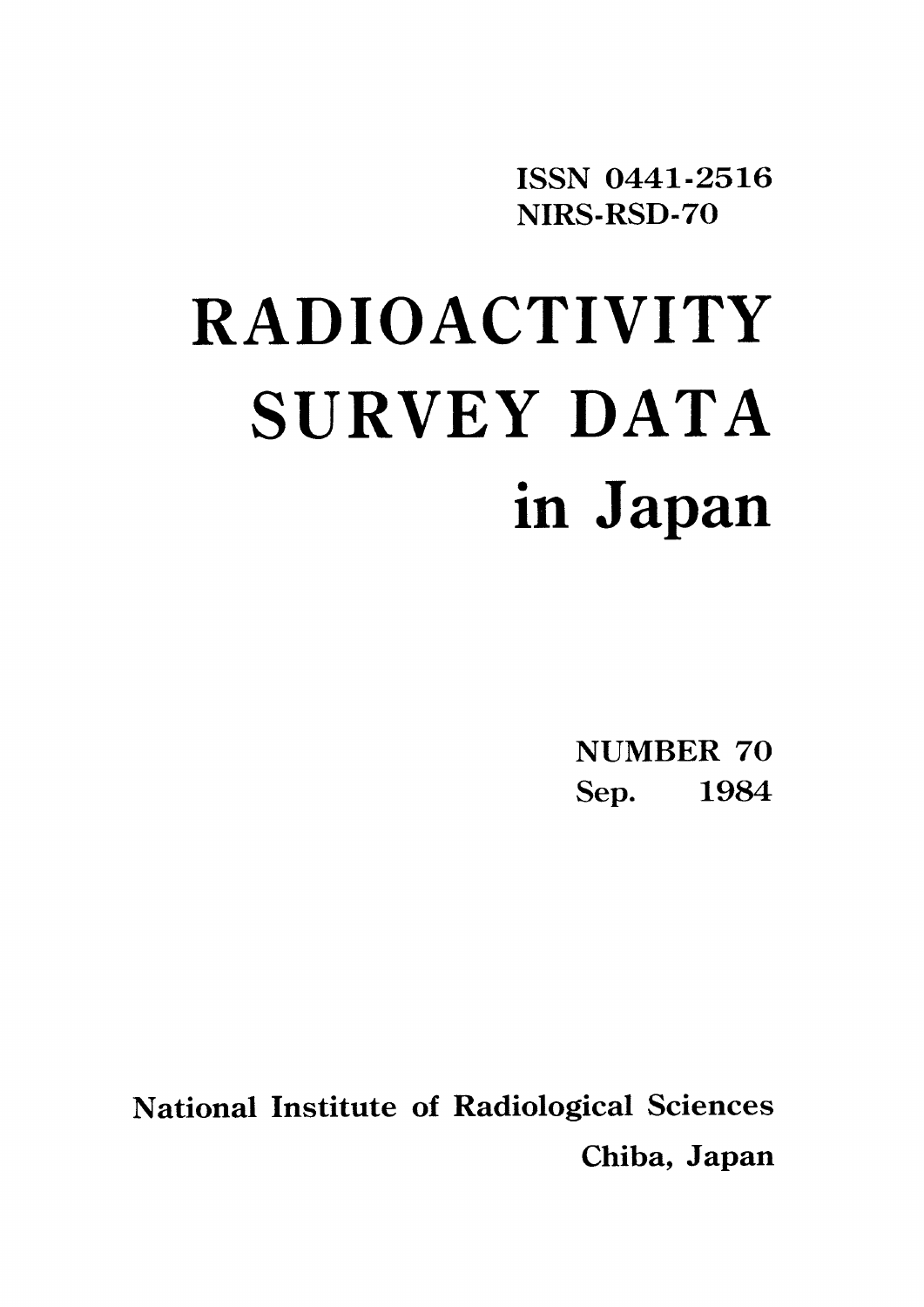## Radioactivity Survey Data inJapan

## Number 70

# September 1984

#### **Contents**

| Page                                                           |
|----------------------------------------------------------------|
|                                                                |
| (Japan Chemical Analysis Center)                               |
|                                                                |
|                                                                |
|                                                                |
| 4. Determination of Stable strontium, calcium and Potassium  4 |
|                                                                |
|                                                                |
|                                                                |
| (for domestic program)                                         |
|                                                                |
| (for WHO Program)                                              |
| (2)                                                            |
| Strontium-90 and Cesium-137 in Service water 14<br>(3)         |
| (4)                                                            |
| (5)                                                            |
| (6)                                                            |
| (7)                                                            |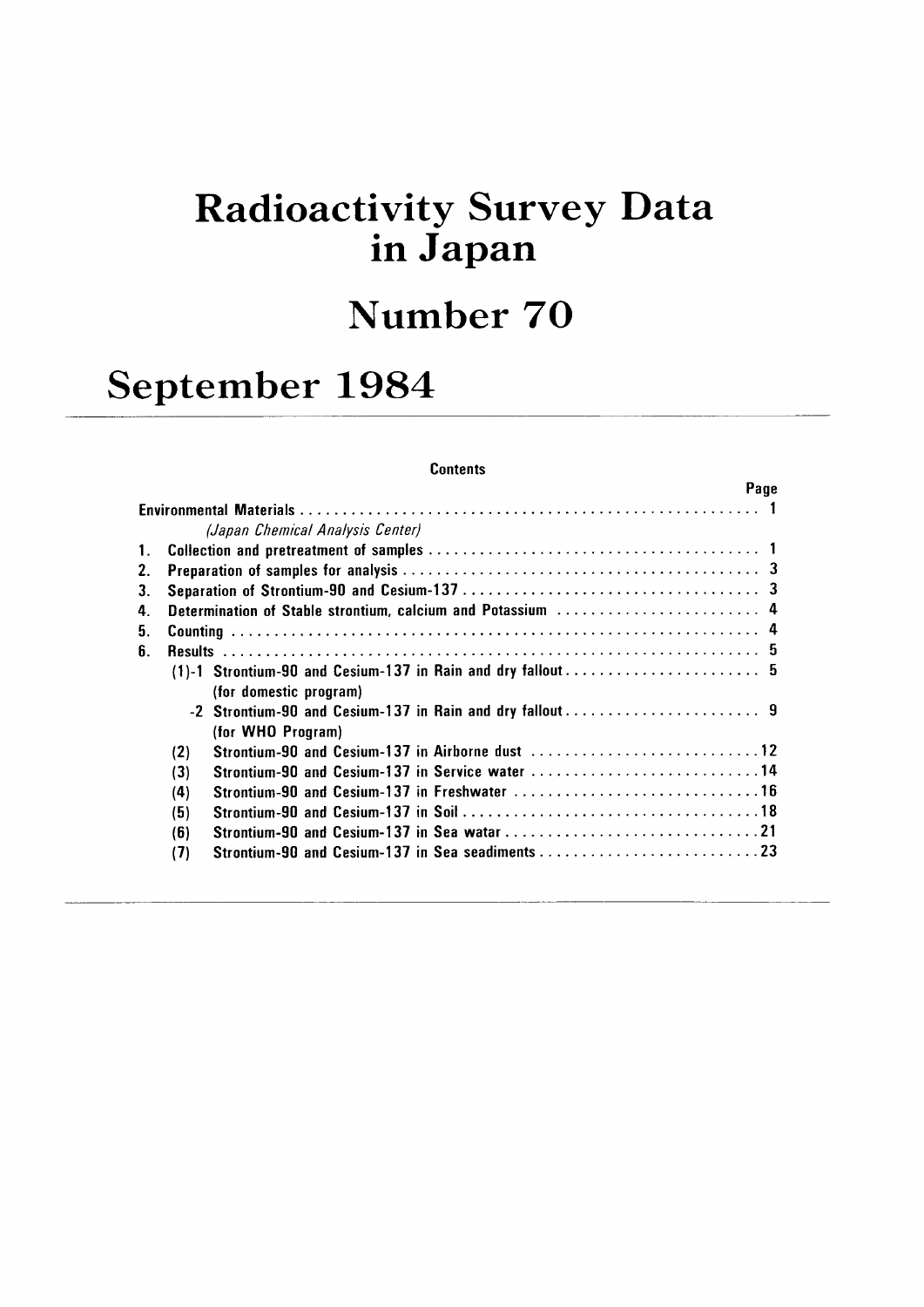Environmental and Dietary Materials\*

#### (Japan Chemical Analysis Center)

- Collection and pretreatment of samples  $1_{\cdot}$
- (1) Rain and dry fallout

Rain and dry fallout was collected monthly on a sampling tray, approximately 5000 cm<sup>2</sup> in area, which was filled with water to a depth of 1 cm at the beginning of every month.

The sample was filtered after strontium and cesium carriers were added. The tray was washed with  $5\ell$  of distilled water and the washing was combined to the filtrate.

The sample was passed through a cation exchange column (500 m $\ell$  of Dowex 50W X8, 50~100 mesh, Na form) at a rate of 80 m $\ell$ /min.

#### (2) Airborne dust

Airborne dust was collected by an electrostatic precipitator or a filter air sampler for every three months at a rate of more than  $3000 \text{ m}^3$  per month. The sampling was done 1 to 1.5 meters above the ground.

#### (3) Service water and freshwater

Service water, 100  $\ell$  each, was collected at an intake of the water-treatment plant and at the tap after water was left running for five minutes. Water, to which added carriers of strontium and cesium immediately after sampling, was vigorously stirred and filtered. The subsequent process was the same as that described in the section (1). Freshwater was treated in the same way as the service water.

#### Soil  $(4)$

Soil was collected from the location in the spacious and flat area without past disturbance on the surface caused by duststorms, inflow and outflow due to precipitation, and so on. Any places located under trees in a forest, in a stony area or inside of river banks were avoided. Soil was taken from two layers of different depths,  $0 \sim 5$  cm and  $5 \sim 20$  cm. In the course of airdrying, lumps were crushed by hand, and roots of plants and pebbles were removed. The soil was then passed through a 2 mm sieve to remove small gravels.

#### (5) Sea water

Sea water was collected at the fixed stations where the effect of terrestrial fresh water from rivers was expected to be negligibly small. A special consideration was also given to weather conditions. The sampling was carried out when there was no rainfall for the last few davs. To prevent contamination, water samples were collected at the bow of a sampling boat just before she stood still by scooping surface water using a polyethylene bucket. Immediately after the collection, the samples were acidified to a pH lower than 3 by adding concentrated hydrochloric acid in a ratio of 1 m $\ell$  to 1 $\ell$  of sea water, and then stored in  $20-\ell$  polyethylene containers. The sampling equipments as well as containers were thoroughly rinsed with dilute hydrochloric acid and then with distilled water before use. Two hundred milliliters of sea water was also collected at the same stations for the determination of chlorinity.

#### (6) Sea sediments

Sediment was collected in the same area as that for the sea water sample, taking the following criteria into account:

- $a<sub>z</sub>$ The depth of water exceeds 1 m at low tide.
- No significant sedimental movement is b. observed in the vicinity of concern.
- Mud, silt and fine sand are preferable.  $\mathbf{c}$ .

A conventional sediment sampling device was used for collecting the top few centimeters of surface sediment. Approximately 4 kg of the sample in wet weight was spread on a large porcelain dish and dried in an electric oven at 105 to 110°C to a costant weight.

#### (7) Total diet

A full one day ordinary diet including three meals, water, tea and other in-between snacks for five persons was collected as a sample of "total diet". The sample in a large stainless steel pan was carbonized carefully by direct application of gas flame, and was transfered to a porcelain dish and then ashed at 500 °C in an electric muffle furnace.

#### $(8)$  Rice

Polished rice was collected in producing districts at the harvest and in consuming areas when new crops were first put on sale. The sample was carbonized and ashed in a porcelain dish.

<sup>\*</sup> Samples were sent to the Center from 32 contracted prefectures.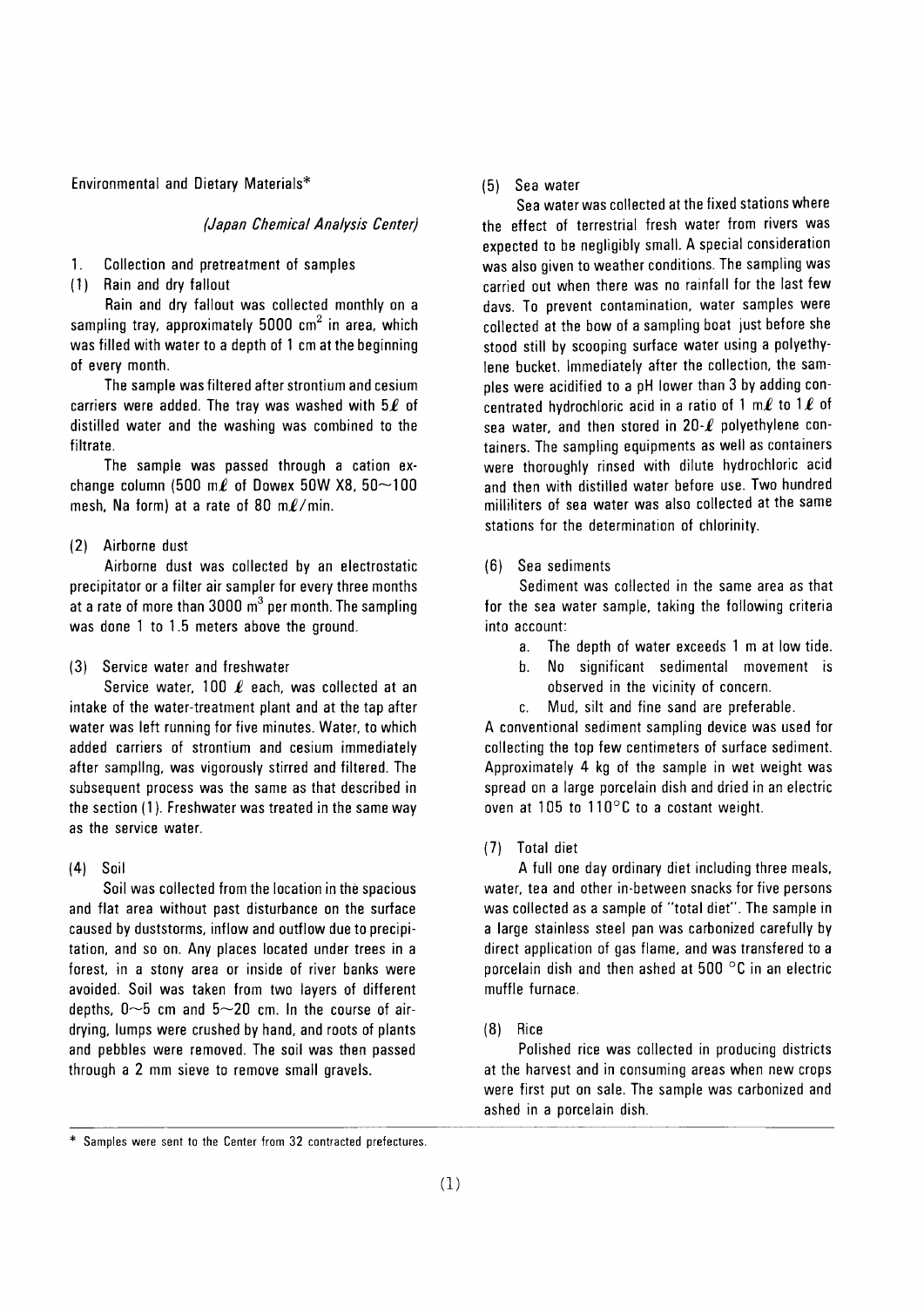#### $(9)$  Milk

Raw milk was collected in producing districts and commercial milk was purchased in consuming districts. Milk in a stainless steel pan or a porcelain dish was evaporated to dryness followed by carbonization and ashing.

#### (10) Vegetables

Spinach and Japanese radish were selected as the representatives for leaf vegetables and for non-starch roots, respectively. After removing soil, the edible part of vegetable sample was dried and carbonized in a stainless ateel pan or a porcelain dish.

#### $(11)$  Tea

Five hundred grams of manufactured green tea was collected, carbonized and ashed in a stainless steel pan or a porcelain dish.

#### (12) Fish, shellfish and seaweeds

a. Sea fish and freshwater fish

Fish was rinsed with water and blotted with a filter paper. Only the edible part was used in case of larger sized fish, and the whole part was used in case of smaller ones. Each sample was weighed and placed in a stainless steel pan or a porcelain dish. After carbonized, the sample was ashed in an electric muffle furnace.

b. Shellfish

Approximately 4 kg of shellfish including the shells was collected or purchased. After removing the shells, it was treated in the same way as that for the sea fish. c. Seaweeds

Edible seaweeds were collected and rinsed with water to remove sand and other adhering matters on the surface. These were removed of excess water, weighed dried and ashed.

Table 1 shows detailes of sample collection.

| Sample                           | Frequency of sampling                | Quantity of sample             |
|----------------------------------|--------------------------------------|--------------------------------|
| $=$ Environmental materials $=$  |                                      |                                |
| (1) Rain and dry fallout         |                                      |                                |
| for domestic program             | monthly                              |                                |
| for WHO program<br>2             | monthly                              |                                |
| (2) Airborne dust                | quarterly                            | $>$ 3000 m <sup>3</sup> /month |
| (3) Service water and freshwater |                                      |                                |
| Service water (sourse water)     | semiyearly (June and December)       | 100l                           |
| Service water (tap water)<br>2   | semiyearly (June and December)       | $100\ell$                      |
| Freshwater<br>3                  | yearly (fishing season)              | 100l                           |
| $(4)$ Soil                       |                                      |                                |
| $1 \t 0 \sim 5 \text{ cm}$       | yearly (June or July)                | 4 ka                           |
| $5 - 20$ cm<br>$\mathfrak{D}$    | yearly (June or July)                | $4 \text{ kg}$                 |
| (5) Sea water                    | yearly (July or August)              | 40l                            |
| (6) Sea sediments                | yearly (July or August)              | 4 ka                           |
| $=$ Dietary materials $=$        |                                      |                                |
| (7) Total diet                   | semiyearly (June, November or        | daily amount for 5 person      |
|                                  | December)                            |                                |
| $(8)$ Rice                       |                                      |                                |
| Producing districts<br>-1        | Yearly (harvesting season)           | 5 kg (polished rice)           |
| 2<br>consuming districts         | yearly (harvesting season)           | 5 kg (polished rice)           |
| $(9)$ Milk                       |                                      |                                |
| producing districts for<br>1     | quarterly (February, May, August and | 3l                             |
| WHO program                      | November)                            |                                |
| producing districts for          | semiyearly (February and August)     | 3l                             |
| domestic program                 |                                      |                                |

Table 1 Details of sample collection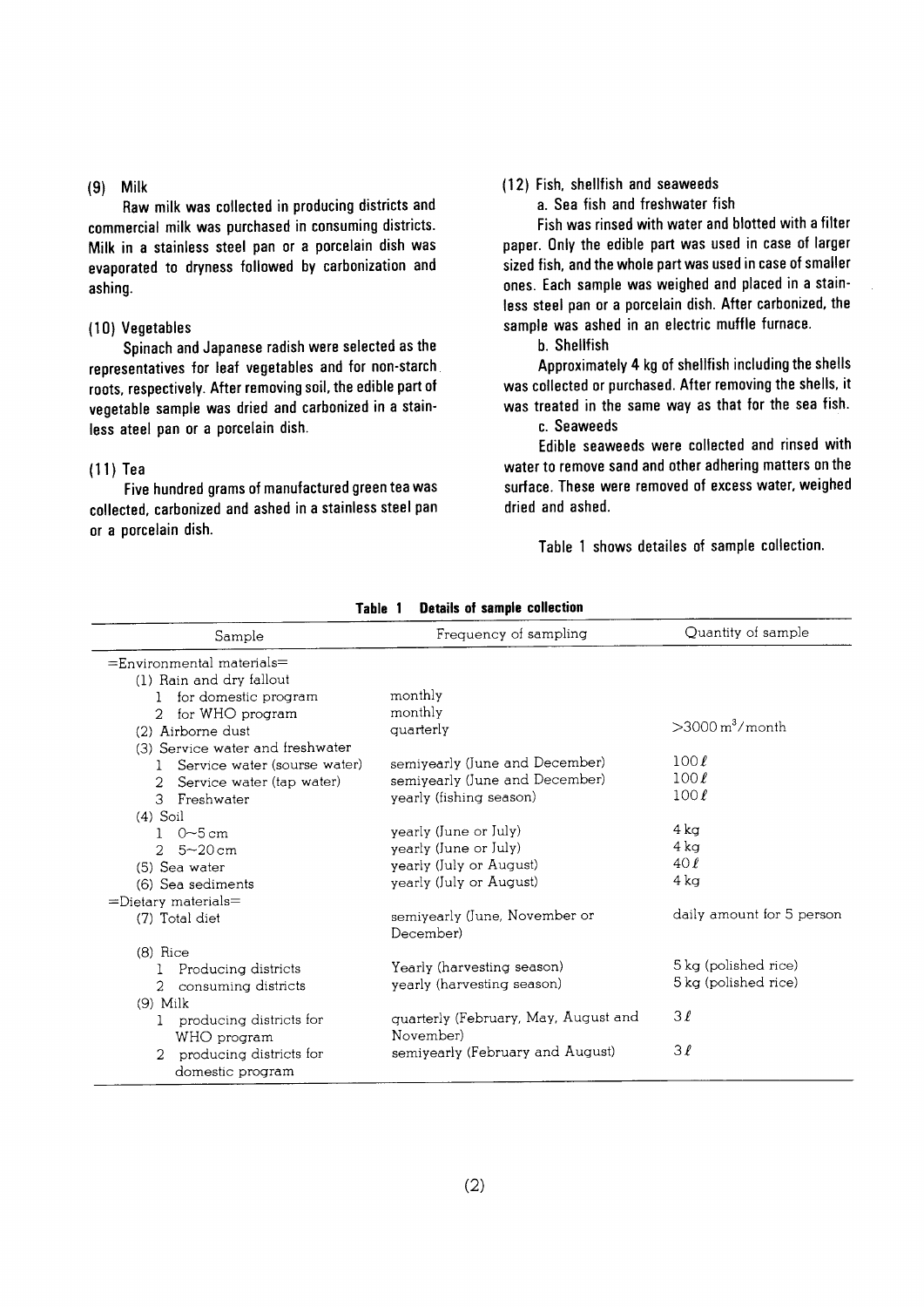|            | Sample                             | Frequency of sampling                | Quantity of sample       |
|------------|------------------------------------|--------------------------------------|--------------------------|
|            | 3 consuming districts              | semiyearly (February and August)     | $3\ell$                  |
| 4          | powdered milk                      | semiyearly (April and October)       | $2\sim3\,\mathrm{kg}$    |
|            | $(10)$ Vegetables                  |                                      |                          |
|            | producing districts                | yearly (hervesting season)           | 4 ka                     |
|            | 2 consuming districts              | yearly (harvesting season)           | 4 ka                     |
| $(11)$ Tea |                                    | yearly (the first harvesting season) | 500 g (manufactured tea) |
|            | (12) Fish, shellfish, and seaweeds |                                      |                          |
|            | Sea fish                           | yearly (fishing season)              | 4 ka                     |
|            | 2 Freshwater fish                  | yearly (fishing season)              | $4\,\mathrm{k}\alpha$    |
|            | 3 Shellfish                        | yearly (fishing season)              | 4 ka                     |
|            | Seaweeds                           | yearly (fishing season)              | $2\sim3$ ka              |

 $2.$ Preparation of samples for analysis

Rain, service water and freshwater  $(1)$ 

Strontium and cesium were eluted with hydrochloric acid from the cation exchange column. The residue of rain sample on the filter paper was ashed in an electric muffle furnace and the ash was dissolved in hydrochlbric acid. The insoluble part was filtered and washed. The filtrate and the washings were combined to the previous eluate and used for radiochemical analysis.

 $(2)$ Soil

Air-dried soil was passed through a 20 mesh sieve. The sieved sample was heated, in the presence of strontium and cesium carriers, together with sodium hydroxide. The sample was then heated with hydrochloric acid and the insoluble part was filtered and washed. The combined solution of the filtrate and washings was used for radiochemical analysis.

(3) Sea sedments

After removal of pebbles, shells and other foreign matters, the sediment sample was dried in a hot-air oven and ground finely with a mortar. The sample was passed through a 20 mesh sieve. The further preparation of the sample was the same as that described in the section  $2-(2)$ .

#### $(4)$ Rice

The ashed sample was pulverlized with a porcelain mortar and passed through a 42 mesh sieve. The sieved sample to which both strontium and cesium carriers were added, was digested with hydrochloric acid by heating. After the sample was heated again with nitric acid to dryness, strontium and cesium were extracted with hydrochloric acid and water. The insoluble part was

filtered and washed. The filtrate and washings were combined for subsequent radiochemical analysis.

(5) Airborne dust, diet, milk, vegetable, fish and shel-Ifish, seaweeds, tea, and others.

These ashed samples were treated with the same procedure as that described in the section 2-(4).

- $3.$ Separation of strontiunm-90 and cesium-137
- (1) Strontium-90

Sample solutions, prepared as in the foregoing sections 2-(1) through 2-(5), were neutralized with sodium hydroxide. After sodium carbonate was added, the precipitate of strontium and calcium carbonates was separated. The supernatant solution was retained for cesium-137 determination. The carbonates were dissolved in hydrochloric acid and calcium and strontium were precipitated as oxalates. The precipitate was dissolved in nitric acid and strontium was separated from calcium by successive fuming nitric acid separations. Iron scavenge was made after addition of ferric iron carrier followed by barium chromate separation after addition of barium carrier to remove radium, its daughters and lead. Strontium was recovered as carbonate, and the precipitate was dried and weighed to determine strontium recovery. The strontium carbonate was dissolved in hydrochloric acid and the iron carrier was added. The solution was allowed to stand for two weeks for strontium-90 and yttrium-90 to attain equilibrium. The yttrium-90 was coprecipitated with ferric hydroxide and the precipitate was filtered off, washed and counted.

#### $(2)$  Cesium-137

The supernatant separated from the strontium fraction in the solution was acidified with hydrochloric acid.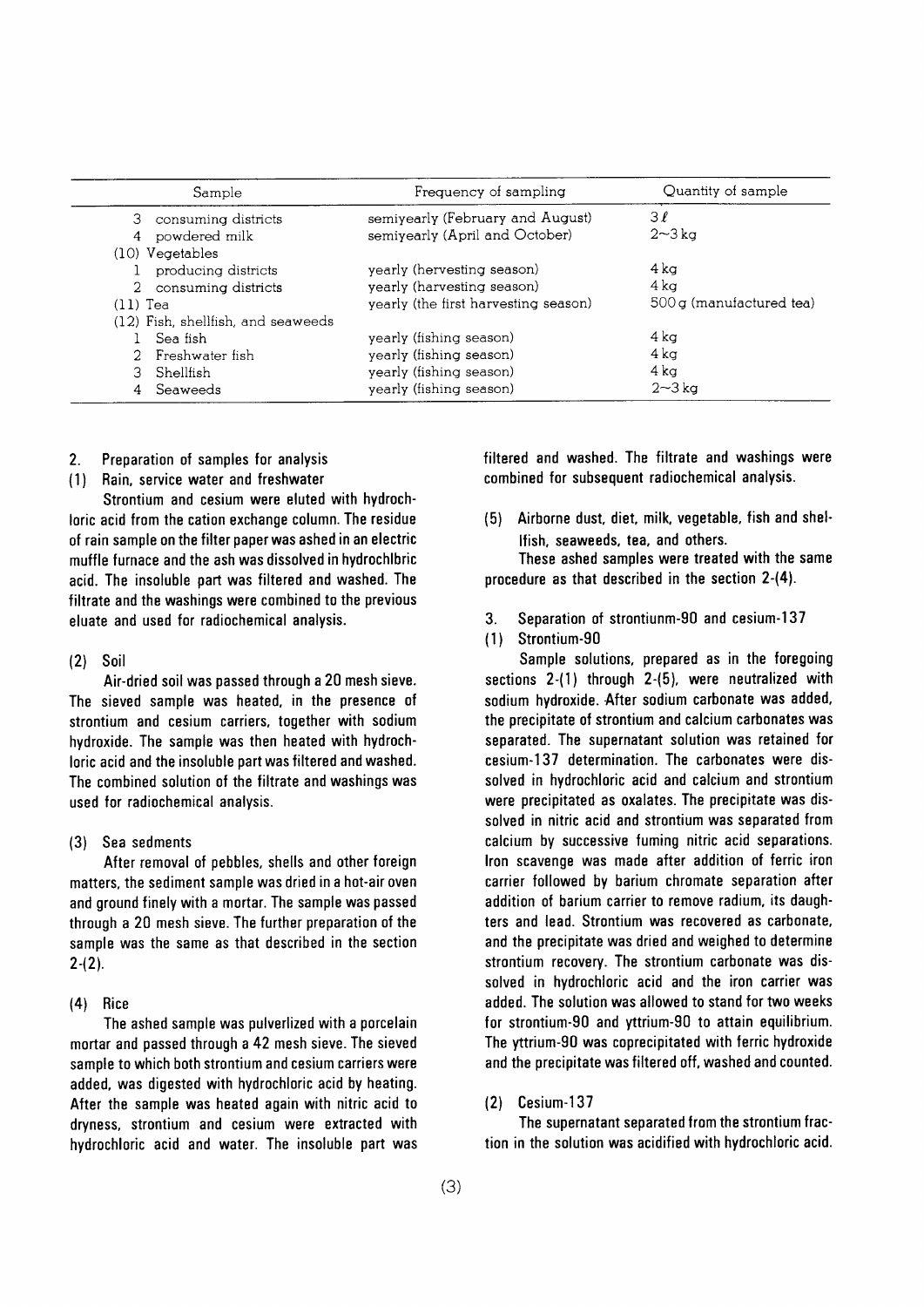While stirring the solution, cesium was adsorbed on ammonium molybdophosphate.

After filtered off and washed with dilute nitric acid, the precipitate was dissolved in 2.5N sodium hydroxide solution. Ammonia was removed completely from the solution by boiling. The solution was adjusted to pH 8.2 with hydrochloric acid and allowed to cool. Molybdenum hydroxide which came out in the solution, was filtered off and washed with water. In such circumstance that contamination by rubidium-87 was not negligible for the measurement of cesium-137, the follwing ion-exchange procedure was applied. A fixed amount of ferric chloride solution was added to the solution dissolved with 2.5N sodium hydroxide. Ammonia and molybdenum hydroxide were removed as described above. Ethylenediaminetetraaceticacid tetrasodium salt was added to the filtrate and washings. Cesium and rubidium were adsorbed on a cation exchange resin. Cesium was separated from rubidium by eluting with hydrochloric acid.

To this eluate or the filtrate and washings after removing molybdenum hydroxide, chloroplatinic acid solution was added to precipitate cesium. The precipitate was filtered onto a tared paper in a demountable filter and washed with water and then ethanol.

After fixing the filter paper on a tared planchette and drying it, the chemical yield of cesium was determined by weighing the precipitate with the planchette. Radioactivity from cesium-137 was measured for this precipitate. 4. Determination of stable strontium, calcium and potassium

A weighed amount of soil or sea sediment was treated under heating with sodium hydroxide and then with hydrochloric acid for extraction. A weighed aliquot of ashed samples of total diet, vegetables, milk, fish, shellfish or seeweeds was digested using hydrochloric acid or nitric acid, hydrofluoric acid being used when necessary. The extract was made up to an appropriate volume with dilute hydrochloric acid. The sample solution was analyzed for calcium by titration with standard potassium permanganate solution after separating calcium as oxalate. Atomic absorption spectroscopy was applied when appropriate. Stable strontium and potassium were determined by atomic absorption and flame emission spectrometry, respectively.

Counting 5.

After the radiochemical separation, the mounted precipitates were counted for activity using low background beta counters normally for 60 min. Net sample counting rates were corrected for counter efficeiency, recovery, self-absorption and decay to obtain the content of strontium-90 and cesium-137 radioactivity per sample aliquot. From the results, concentrations of these nuclides in the original samples were calculated.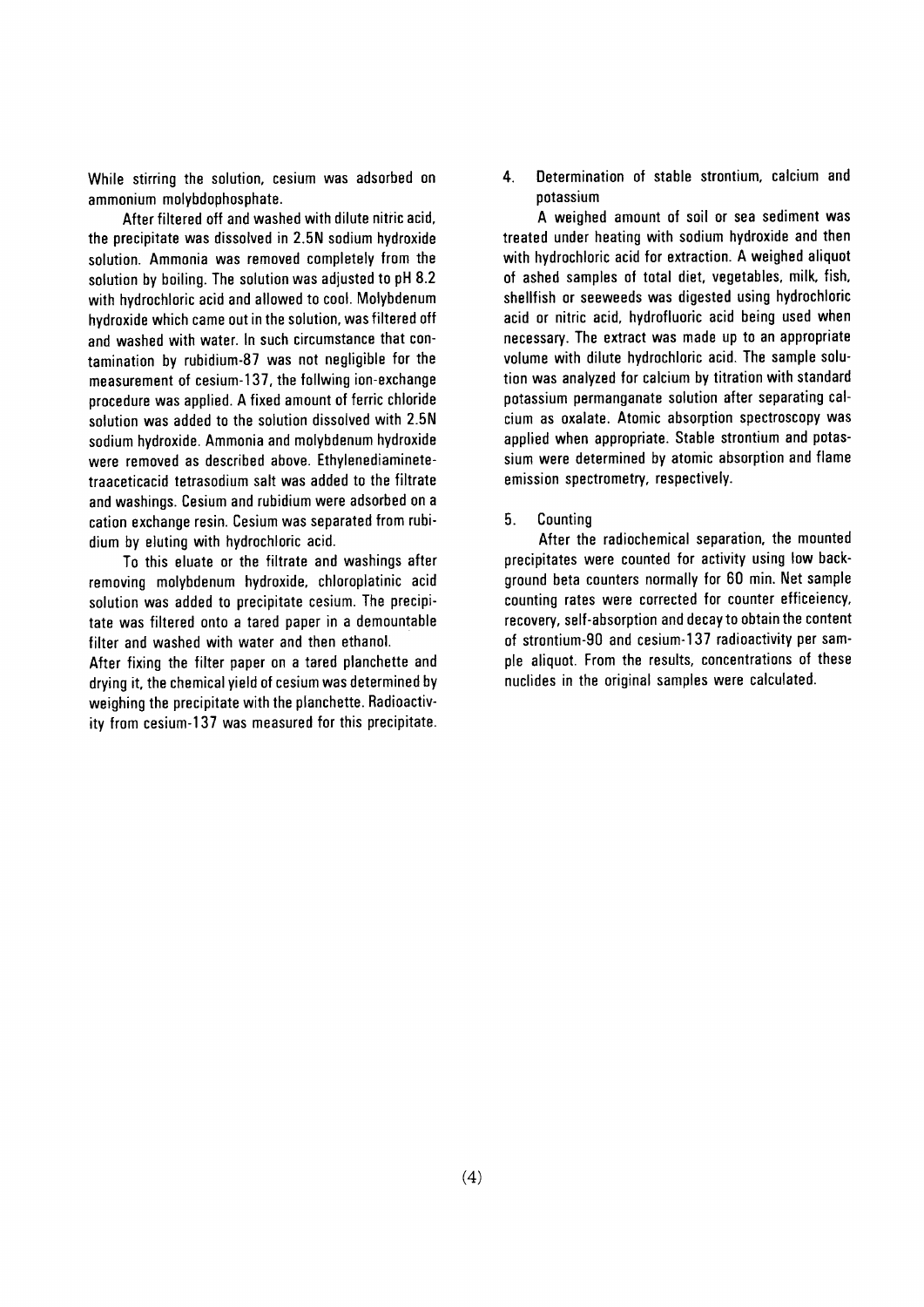#### 6. Results

#### (1)-1 Strontium-90 and Cesium-137 in Rain and dry fallout (for domestic program) (from Jun. 1984 to Dec. 1984)

| Table (1)-1: Strontium-90 and Cesium-137 Rain and dry fallout |  |  |  |  |
|---------------------------------------------------------------|--|--|--|--|
|                                                               |  |  |  |  |

| Location                 | Duration | Precipitation | $^{90}Sr$          | $^{137}\mathrm{Cs}$ |
|--------------------------|----------|---------------|--------------------|---------------------|
|                          | (days)   | (mm)          | $(mCi/km^2)$       | $(mCi/km^2)$        |
| June, 1984               |          |               |                    |                     |
| Onagawa-machi, MIYAGI    | 31       | 117.8         | $0.006 \pm 0.0008$ | $0.002 \pm 0.0006$  |
| Shizuoka, SHIZUOKA       | 32       | 167.5         | $0.004 \pm 0.0008$ | $0.003 \pm 0.0005$  |
| Matsue, SHIMANE          | 31       | 275.0         | $0.002 \pm 0.0006$ | $0.001 \pm 0.0005$  |
|                          |          |               |                    |                     |
| July, 1984               |          |               |                    |                     |
| Sapporo, HOKKAIDO        | 31       | 44.5          | $0.002 \pm 0.0006$ | $0.001 \pm 0.0005$  |
| Aomori, AOMORI           | 31       | 98.4          | $0.012 \pm 0.0010$ | $0.003 \pm 0.0006$  |
| Onagawa-machi, MIYAGI    | 32       | 129.7         | $0.004 \pm 0.0007$ | $0.000 \pm 0.0004$  |
| Mito, IBARAGI            | 31       | 90.5          | $0.004 \pm 0.0007$ | $0.003 \pm 0.0005$  |
| Shinjuku, TOKYO          | 31       | 81.8          | $0.001 \pm 0.0006$ | $0.001 \pm 0.0004$  |
| Yokohama, KANAGAWA       | 32       | 109.7         | $0.001 \pm 0.0006$ | $0.000 \pm 0.0004$  |
| Fukui, FUKUI             | 31       | 169.7         | $0.003 \pm 0.0007$ | $0.001 \pm 0.0005$  |
| Shizuoka, SHIZUOKA       | 31       | 52.0          | $0.004 \pm 0.0007$ | $0.000 \pm 0.0004$  |
| Kyoto, KYOTO             | 32       | 126.6         | $0.004 \pm 0.0007$ | $0.001 \pm 0.0004$  |
| Wakayama, WAKAYAMA       | 31       | 178.8         | $0.005 \pm 0.0008$ | $0.002 \pm 0.0005$  |
|                          |          |               |                    |                     |
| Tottori, TOTTORI         | 30       | 111.1         | 0.006±0.0008       | $0.001 \pm 0.0005$  |
| Matsue, SHIMANE          | 32       | 77.8          | $0.002 \pm 0.0006$ | $0.001 \pm 0.0004$  |
| Hiroshima, HIROSHIMA     | 31       | 71.7          | $0.008 \pm 0.0009$ | $0.002 \pm 0.0005$  |
| Matsuyama, EHIME         | 31       | 78.5          | $0.004 \pm 0.0007$ | $0.000 \pm 0.0004$  |
| Dazaifu, FUKUOKA         | 31       | 52.7          | $0.009 \pm 0.0016$ | $0.002 \pm 0.0009$  |
| Saga, SAGA               | 32       | 35.8          | $0.004 \pm 0.0008$ | $0.000 \pm 0.0004$  |
| Nagasaki, NAGASAKI       | 31       | 64.0          | $0.001 \pm 0.0006$ | $0.001 \pm 0.0005$  |
| Yonagusuku-mura, OKINAWA | 31       | 99.0          | $0.000 \pm 0.0008$ | $0.001 \pm 0.0004$  |
|                          |          |               |                    |                     |
| August, 1984             | 31       | 39.0          | $0.005 \pm 0.0007$ | $0.001 \pm 0.0005$  |
| Sapporo, HOKKAIDO        | 32       | 41.9          | $0.013 \pm 0.0010$ | $0.002 \pm 0.0005$  |
| Aomori, AOMORI           | 32       | 23.0          | $0.008 \pm 0.0008$ | $0.002 \pm 0.0005$  |
| Onagawa-machi, MIYAGI    |          | 7.7           | $0.004 \pm 0.0007$ | $0.002 \pm 0.0005$  |
| Yamagata, YAMAGATA       | 32<br>32 |               |                    |                     |
| Ookuma-machi, FUKUSHIMA  |          | 31.0          | $0.002 \pm 0.0006$ | $0.000 \pm 0.0004$  |
| Mito, IBARAGI            | 32       | 4.5           | $0.004 \pm 0.0007$ | $0.000 \pm 0.0004$  |
| Shinjuku, TOKYO          | 32       | 41.3          | $0.004 \pm 0.0007$ | $0.003 \pm 0.0006$  |
| Yokohama, KANAGAWA       | 32       | 87.6          | $0.001 \pm 0.0006$ | $0.001 \pm 0.0004$  |
| Fukui, FUKUI             | 31       | 44.9          | $0.000 \pm 0.0005$ | $0.000 \pm 0.0004$  |
| Shizuoka, SHIZUOKA       | 34       | 213.0         | $0.002 \pm 0.0006$ | $0.001 \pm 0.0005$  |
| Nagoya, AICHI            | 32       | 23.0          | $0.004 \pm 0.0007$ | $0.001 \pm 0.0005$  |
| Kyoto, KYOTO             | 33       | 75.1          | $0.004 \pm 0.0007$ | $0.001 \pm 0.0004$  |
| Kobe, HYOGO              | 33       | 21.5          | $0.001 \pm 0.0006$ | $0.000 \pm 0.0004$  |
| Wakayama, WAKAYAMA       | 32       | 55.9          | $0.003 \pm 0.0007$ | $0.001 \pm 0.0005$  |
| Tottori, TOTTORI         | 34       | 26.9          | $0.014 \pm 0.0011$ | $0.002 \pm 0.0005$  |
|                          |          |               |                    |                     |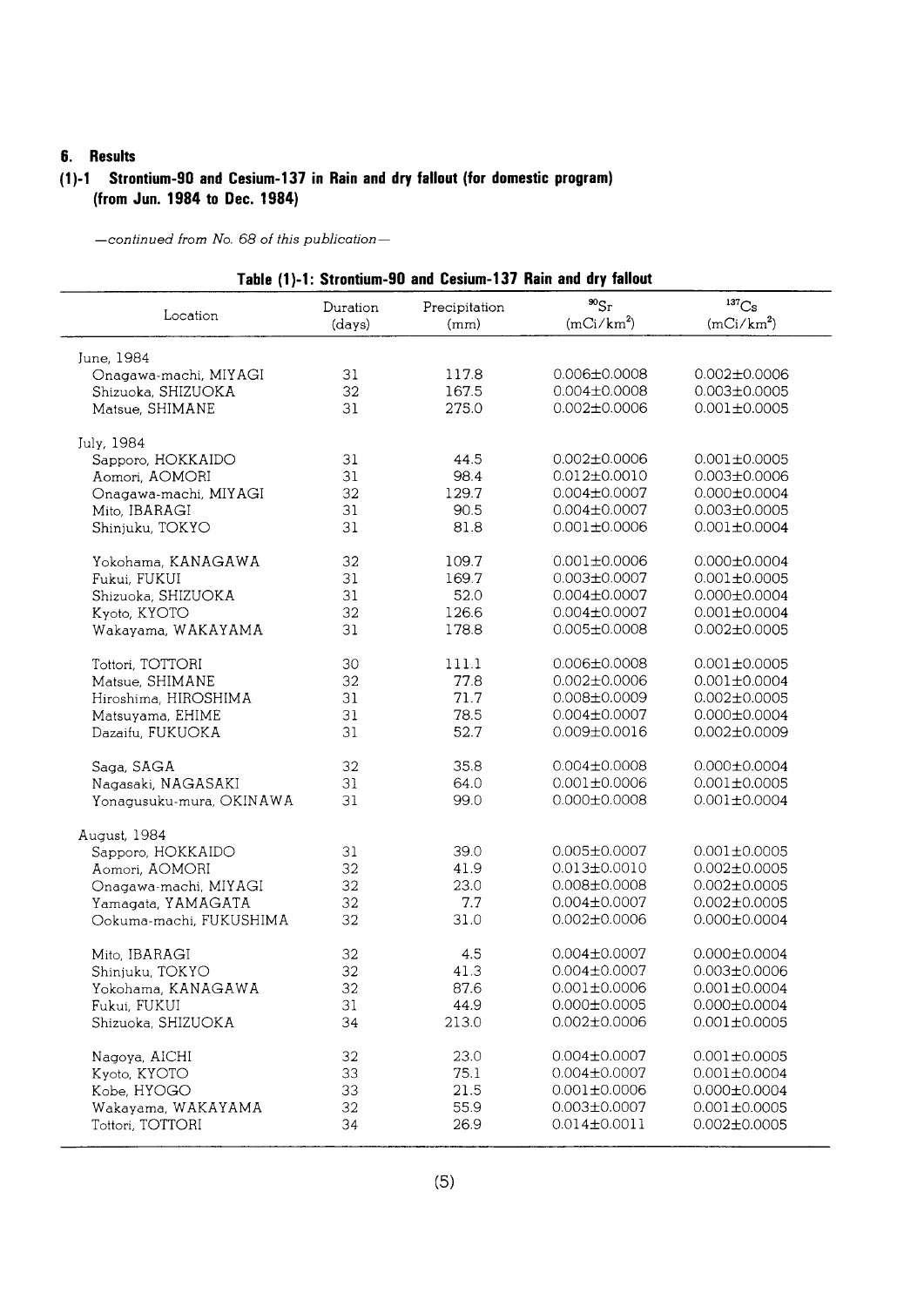|                          | Duration | Precipitation | $^{90}Sr$          | 137C <sub>S</sub>  |
|--------------------------|----------|---------------|--------------------|--------------------|
| Location                 | (days)   | (mm)          | $(mCi/km^2)$       | $(mCi/km^2)$       |
|                          |          |               |                    |                    |
| Matsue, SHIMANE          | 32       | 37.2          | $0.004 \pm 0.0007$ | $0.001 \pm 0.0004$ |
| Hiroshima, HIROSHIMA     | 32       | 50.8          | $0.013 \pm 0.0010$ | $0.001 \pm 0.0005$ |
| Matsuyama, EHIME         | 31       | 55.5          | $0.001 \pm 0.0006$ | $0.002 \pm 0.0006$ |
| Dazaifu, FUKUOKA         | 32       | 187.3         | $0.003 \pm 0.0007$ | $0.001 \pm 0.0005$ |
|                          | 33       | 227.5         | $0.001 \pm 0.0005$ | $0.000 \pm 0.0004$ |
| Saga, SAGA               |          |               |                    |                    |
| Nagasaki, NAGASAKI       | 32       | 245.0         | $0.001 \pm 0.0005$ | $0.001 \pm 0.0005$ |
| Yonagusuku-mura, OKINAWA | 35       | 369.5         | $0.003 \pm 0.0006$ | $0.001 \pm 0.0005$ |
|                          |          |               |                    |                    |
| September, 1984          |          |               |                    |                    |
| Sapporo, HOKKAIDO        | 32       | 54.0          | $0.002 \pm 0.0006$ | $0.001 \pm 0.0005$ |
| Aomori, AOMORI           | 31       | 112.9         | $0.008 \pm 0.0009$ | $0.004 \pm 0.0006$ |
| Onagawa-machi, MIYAGI    | 30       | 200.9         | $0.006 \pm 0.0007$ | $0.001 \pm 0.0004$ |
| Yamagata, YAMAGATA       | 31       | 174.0         | $0.005 \pm 0.0007$ | $0.000 \pm 0.0004$ |
| Ookuma-machi, FUKUSHIMA  | 33       | 79.3          | $0.001 \pm 0.0005$ | $0.000 \pm 0.0004$ |
| Mito, IBARAGI            | 31       | 29.0          | $0.000 \pm 0.0005$ | $0.001 \pm 0.0004$ |
| Shinjuku, TOKYO          | 31       | 60.8          | $0.005 \pm 0.0008$ | $0.001 \pm 0.0005$ |
|                          | 30       | 69.0          | $0.001 + 0.0006$   | $0.001 + 0.0005$   |
| Yokohama, KANAGAWA       |          |               |                    |                    |
| Fukui, FUKUI             | 32       | 63.1          | $0.002 \pm 0.0007$ | $0.003 \pm 0.0006$ |
| Shizuoka, SHIZUOKA       | 29       | 86.5          | $0.002 \pm 0.0006$ | $0.000 \pm 0.0004$ |
| Nagoya, AICHI            | 31       | 82.0          | $0.002 \pm 0.0006$ | $0.001 \pm 0.0005$ |
| Kyoto, KYOTO             | 32       | 99.2          | $0.001 \pm 0.0006$ | $0.001 \pm 0.0004$ |
| Kobe, HYOGO              | 30       | 111.7         | $0.005 \pm 0.0008$ | $0.002 \pm 0.0005$ |
| Wakayama, WAKAYAMA       | 28       | 66.1          | $0.001 \pm 0.0006$ | $0.001 \pm 0.0005$ |
|                          |          | 103.5         | $0.005 \pm 0.0008$ | $0.002 \pm 0.0005$ |
| Tottori, TOTTORI         | 29       |               |                    |                    |
| Matsue, SHIMANE          | 32       | 89.8          | $0.004 \pm 0.0007$ | $0.001 \pm 0.0004$ |
| Hiroshima, HIROSHIMA     | 31       | 117.7         | $0.004 \pm 0.0008$ | $0.001 \pm 0.0005$ |
| Matsuyama, EHIME         | 32       | 67.0          | $0.001 \pm 0.0006$ | $0.001 \pm 0.0005$ |
| Dazaifu, FUKUOKA         | 31       | 163.2         | $0.002 \pm 0.0006$ | $0.000 \pm 0.0004$ |
| Saga, SAGA               | 30       | 70.9          | $0.001 \pm 0.0006$ | $0.000 \pm 0.0004$ |
|                          |          |               |                    |                    |
| Nagasaki, NAGASAKI       | 31       | 130.0         | $0.001 \pm 0.0006$ | $0.002 \pm 0.0004$ |
| Yonagusuku-mura, OKINAWA | 28       | 86.5          | $0.001 \pm 0.0006$ | $0.001 \pm 0.0005$ |
|                          |          |               |                    |                    |
| October, 1984            |          |               |                    |                    |
| Sapporo, HOKKAIDO        | 32       | 76.5          | $0.001 \pm 0.0006$ | $0.003 \pm 0.0006$ |
| Aomori, AOMORI           | 32       | 102.0         | $0.008 \pm 0.0009$ | $0.002 \pm 0.0005$ |
| Onagawa-machi, MIYAGI    | 33       | 136.5         | $0.008 \pm 0.0009$ | $0.002 \pm 0.0005$ |
| Yamagata, YAMAGATA       | 32       | 60.8          | $0.002 \pm 0.0006$ | $0.001 \pm 0.0004$ |
| Ookuma-machi, FUKUSHIMA  | 30       | 189.3         | $0.003 \pm 0.0006$ | $0.001 \pm 0.0004$ |
|                          | 32       | 70.5          | $0.002 \pm 0.0006$ | $0.001 \pm 0.0004$ |
| Mito, IBARAGI            | 32       | 91.7          | $0.003 \pm 0.0007$ | $0.002 \pm 0.0005$ |
| Shinjuku, TOKYO          |          |               |                    |                    |
| Yokohama, KANAGAWA       | 33       | 86.6          | $0.002 \pm 0.0006$ | $0.001 \pm 0.0005$ |
| Fukui, FUKUI             | 32       | 89.3          | $0.002 \pm 0.0006$ | $0.002 \pm 0.0005$ |
| Shizuoka, SHIZUOKA       | 32       | 34.0          | $0.001 \pm 0.0009$ | $0.001 \pm 0.0006$ |
| Nagoya, AICHI            | 32       | 42.0          | $0.002 \pm 0.0006$ | $0.000 \pm 0.0004$ |
| Kyoto, KYOTO             | 32       | 60.7          | $0.002 \pm 0.0006$ | $0.000 \pm 0.0004$ |
| Kobe, HYOGO              | 33       | 38.8          | $0.003 \pm 0.0007$ | $0.002 \pm 0.0006$ |
|                          |          |               |                    |                    |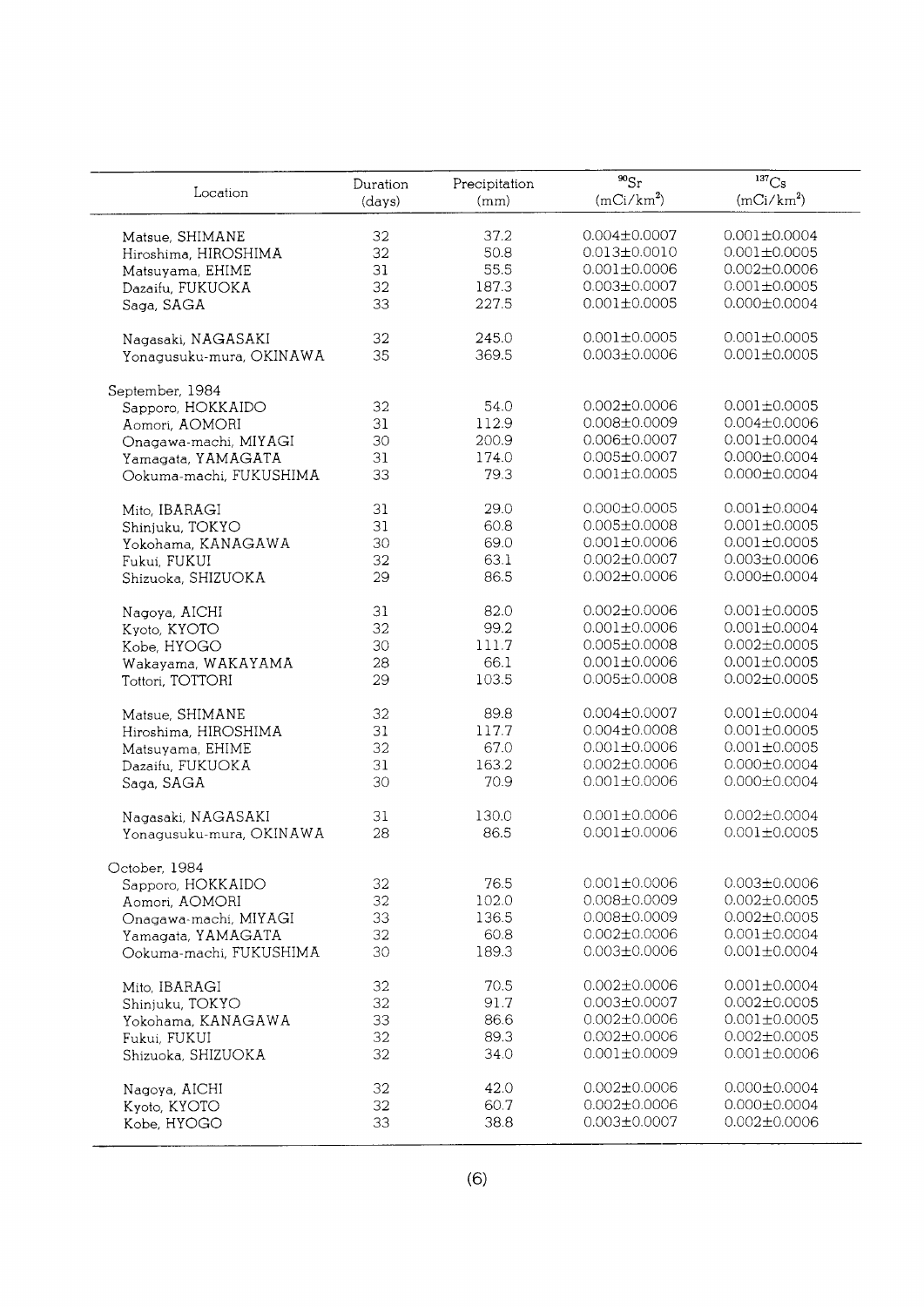|                                     |          |               | $^{90}Sr$          | 137C <sub>S</sub>  |
|-------------------------------------|----------|---------------|--------------------|--------------------|
| Location                            | Duration | Precipitation | $(mCi/km^2)$       | $(mCi/km^2)$       |
|                                     | (days)   | (mm)          |                    |                    |
|                                     | 34       | 30.0          | $0.002 \pm 0.0007$ | $0.000 \pm 0.0004$ |
| Wakayama, WAKAYAMA                  | 32       | 98.9          | $0.005 \pm 0.0008$ | $0.003 \pm 0.0006$ |
| Tottori, TOTTORI                    | 31       | 49.5          | $0.001 + 0.0006$   | $0.000 \pm 0.0004$ |
| Matsue, SHIMANE                     | 32       | 75.9          | $0.004 \pm 0.0007$ | $0.001 \pm 0.0005$ |
| Hiroshima, HIROSHIMA                | 32       | 50.5          | $0.000 \pm 0.0005$ | $0.000 \pm 0.0005$ |
| Matsuyama, EHIME                    |          |               |                    |                    |
| Dazaifu, FUKUOKA                    | 32       | 71.1          | $0.000 \pm 0.0008$ | $0.001 \pm 0.0006$ |
| Saga, SAGA                          | 31       | 0.0           | $0.001 \pm 0.0007$ | $0.000 \pm 0.0004$ |
| Nagasaki, NAGASAKI                  | 32       | 16.0          | $0.002 \pm 0.0007$ | $0.002 \pm 0.0005$ |
| Yonagusuku-mura, OKINAWA            | 31       | 125.0         | $0.000 \pm 0.0006$ | $0.000 \pm 0.0004$ |
|                                     |          |               |                    |                    |
| Novenber, 1984                      | 30       | 43.0          | $0.001 \pm 0.0006$ | $0.004 \pm 0.0006$ |
| Sapporo, HOKKAIDO                   | 31       | 57.8          | $0.006 \pm 0.0008$ | $0.002 \pm 0.0005$ |
| Aomori, AOMORI                      | 31       | 48.0          | $0.007 \pm 0.0008$ | $0.002 \pm 0.0005$ |
| Onagawa-machi, MIYAGI               | 31       | 51.4          | $0.001 \pm 0.0006$ | $0.001 \pm 0.0004$ |
| Yamagata, YAMAGATA                  | 31       | 76.9          | $0.001 \pm 0.0006$ | $0.000 \pm 0.0004$ |
| Ookuma-machi, FUKUSHIMA             |          |               |                    |                    |
| Mito, IBARAGI                       | 31       | 46.5          | $0.001 \pm 0.0006$ | $0.001 \pm 0.0005$ |
| Shinjuku, TOKYO                     | 31       | 55.0          | $0.004 \pm 0.0007$ | $0.001 \pm 0.0005$ |
| Yokohama, KANAGAWA                  | 32       | 64.1          | $0.002 \pm 0.0006$ | $0.001 \pm 0.0005$ |
| Fukui, FUKUI                        | 31       | 145.5         | $0.001 \pm 0.0006$ | $0.001 \pm 0.0005$ |
| Shizuoka, SHIZUOKA                  | 31       | 78.0          | $0.002 \pm 0.0007$ | $0.001 \pm 0.0004$ |
|                                     |          |               |                    |                    |
| Nagoya, AICHI                       | 31       | 62.8          | $0.001 \pm 0.0006$ | $0.000 \pm 0.0004$ |
| Kyoto, KYOTO                        | 30       | 36.5          | $0.001 \pm 0.0006$ | $0.001 \pm 0.0005$ |
| Kobe, HYOGO                         | 31       | 37.4          | $0.001 \pm 0.0006$ | $0.002 \pm 0.0005$ |
| Wakayama, WAKAYAMA                  | 34       | 49.7          | $0.000 \pm 0.0005$ | $0.001 \pm 0.0005$ |
| Tottori, TOTTORI                    | 31       | 138.7         | $0.003 \pm 0.0007$ | $0.002 \pm 0.0005$ |
| Matsue, SHIMANE                     | 31       | 96.5          | $0.003 \pm 0.0007$ | $0.001 \pm 0.0005$ |
| Hiroshima, HIROSHIMA                | 31       | 42.2          | $0.003 \pm 0.0008$ | $0.001 \pm 0.0005$ |
| Matsuyama, EHIME                    | 30       | 25.5          | $0.001 \pm 0.0006$ | $0.000 \pm 0.0004$ |
|                                     | 31       | 54.3          | $0.001 \pm 0.0006$ | $0.000 \pm 0.0005$ |
| Dazaifu, FUKUOKA<br>Saga, SAGA      | 29       | 71.0          | $0.001 \pm 0.0006$ | $0.000 \pm 0.0004$ |
|                                     |          |               |                    |                    |
| Nagasaki, NAGASAKI                  | 31       | 59.5          | $0.002 \pm 0.0006$ | $0.000 \pm 0.0004$ |
| Yonagusuku-mura, OKINAWA            | 34       | 119.0         | $0.001 \pm 0.0007$ | $0.001 \pm 0.0004$ |
|                                     |          |               |                    |                    |
| December, 1984<br>Sapporo, HOKKAIDO | 28       | 63.5          | $0.001 \pm 0.0006$ | $0.001 \pm 0.0006$ |
|                                     | 38       | 149.2         | $0.005 \pm 0.0007$ | $0.003 \pm 0.0006$ |
| Aomori, AOMORI                      | 28       | 53.0          | $0.005 \pm 0.0007$ | $0.002 \pm 0.0005$ |
| Onagawa-machi, MIYAGI               | 35       | 64.5          | $0.002 \pm 0.0007$ | $0.003 \pm 0.0006$ |
| Yamagata, YAMAGATA                  | 28       | 66.5          | $0.002 \pm 0.0006$ | $0.000 \pm 0.0006$ |
| Ookuma-machi, FUKUSHIMA             |          |               |                    |                    |
| Mito, IBARAGI                       | 36       | 63.0          | $0.001 \pm 0.0006$ | $0.001 \pm 0.0006$ |
| Shinjuku, TOKYO                     | 35       | 76.0          | $0.002 \pm 0.0006$ | $0.002 \pm 0.0006$ |
| Yokohama, KANAGAWA                  | 35       | 86.0          | $0.002 \pm 0.0006$ | $0.002 \pm 0.0005$ |
| Fukui, FUKUI                        | 36       | 451.9         | $0.004 \pm 0.0007$ | $0.006 \pm 0.0008$ |
| Shizuoka, SHIZUOKA                  | 35       | 49.0          | $0.000 \pm 0.0006$ | $0.000 \pm 0.0004$ |
|                                     |          |               |                    |                    |
| Nagoya, AICHI                       | 38       | 43.0          | $0.002 \pm 0.0006$ | $0.001 \pm 0.0006$ |
| Kyoto, KYOTO                        | 38       | 58.3          | $0.002 \pm 0.0006$ | $0.001 \pm 0.0006$ |
| Kobe, HYOGO                         | 28       | 37.4          | $0.002 \pm 0.0006$ | $0.001 \pm 0.0005$ |
|                                     |          |               |                    |                    |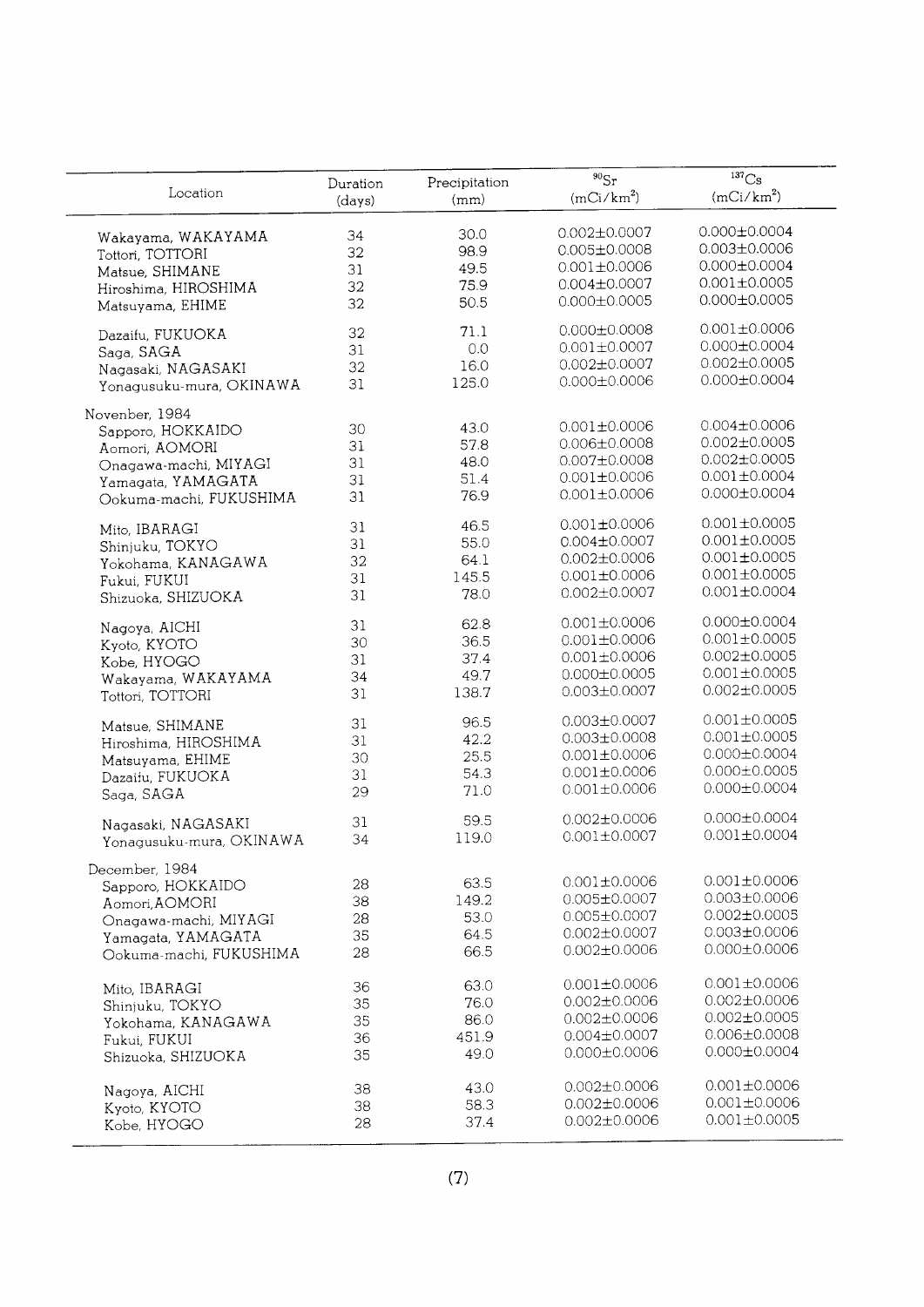| Location                 | Duration<br>(days) | Precipitation<br>(mm) | $^{90}Sr$<br>$(mCi/km^2)$ | $^{137}Cs$<br>$(mCi/km^2)$ |
|--------------------------|--------------------|-----------------------|---------------------------|----------------------------|
| Wakayama, WAKAYAMA       | 36                 | 40.1                  | $0.002 + 0.0007$          | $0.001 + 0.0005$           |
| Tottori, TOTTORI         | 36                 | 1035.5                | $0.006 \pm 0.0008$        | $0.008 + 0.0008$           |
| Matsue, SHIMANE          | 31                 | 159.3                 | $0.003 + 0.0007$          | $0.006 + 0.0008$           |
| Hiroshima, HIROSHIMA     | 38                 | 25.7                  | $0.004 + 0.0007$          | $0.002 \pm 0.0005$         |
| Matsuyama, EHIME         | 29                 | 34.0                  | $0.001 + 0.0006$          | $0.002 + 0.0005$           |
| Dazaifu, FUKUOKA         | 35                 | 88.1                  | $0.001 + 0.0006$          | $0.003 + 0.0006$           |
| Saga, SAGA               | 36                 | 70.4                  | $0.001 + 0.0006$          | $0.001 \pm 0.0004$         |
| Nagasaki, NAGASAKI       | 35                 | 57.5                  | $0.001 \pm 0.0006$        | $0.000 \pm 0.0004$         |
| Yonaqusuku-mura, OKINAWA | 36                 | 73.0                  | $0.000 \pm 0.0010$        | $0.003 \pm 0.0009$         |

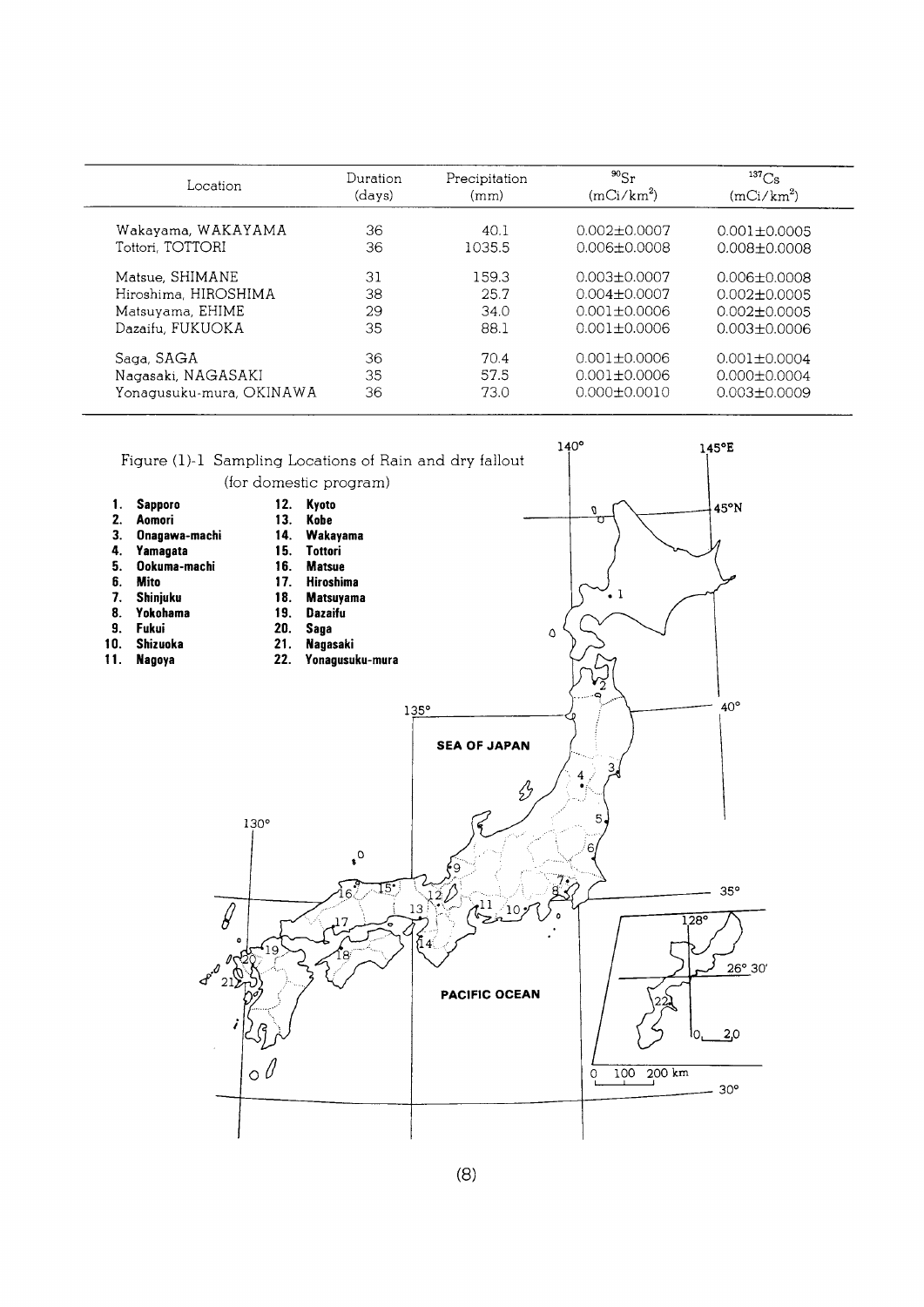## (1)-2 Strontium-90 and Cesium-137 in Rain and dry fallout (for WHO program) (from Jul. 1984 to Jan. 1985)

| $^{90}Sr$<br>$^{137}Cs$<br>Precipitation<br>Duration<br>Location<br>$(mCi/km^2)$<br>$(mCi/km^2)$<br>(mm)<br>(days)<br>July, 1984<br>$0.002 \pm 0.0005$<br>$0.003 \pm 0.0007$<br>230.9<br>31<br>Niigata, NIIGATA<br>$0.001 \pm 0.0004$<br>$0.002 \pm 0.0006$<br>225.0<br>30<br>Kanazawa, ISHIKAWA<br>$0.000 \pm 0.0004$<br>$0.002 \pm 0.0006$<br>231.1<br>31<br>Nagano, NAGANO<br>$0.001 \pm 0.0004$<br>$0.004 \pm 0.0007$<br>140.1<br>31<br>Osaka, OSAKA<br>$0.000 \pm 0.0004$<br>$0.000 \pm 0.0005$<br>47.1<br>31<br>Okayama, OKAYAMA<br>$0.002 \pm 0.0005$<br>$0.001 \pm 0.0006$<br>127.5<br>31<br>Yamaguchi, YAMAGUCHI<br>$0.001 \pm 0.0005$<br>$0.007 \pm 0.0008$<br>32<br>217.9<br>Kochi, KOCHI<br>$0.002 \pm 0.0005$<br>$0.000 \pm 0.0005$<br>31<br>87.5<br>Kagoshima, KAGOSHIMA<br>August, 1984<br>$0.000 \pm 0.0004$<br>$0.001 \pm 0.0006$<br>95.3<br>32<br>Akita, AKITA<br>$0.004 \pm 0.0007$<br>31.2<br>$0.003 \pm 0.0007$<br>32<br>Niigata, NIIGATA<br>3.5<br>$0.002 \pm 0.0006$<br>$0.000 \pm 0.0005$<br>31<br>Chiba, CHIBA<br>$0.002 \pm 0.0005$<br>99.0<br>$0.004 \pm 0.0007$<br>32<br>Kanazawa, ISHIKAWA<br>$0.000 \pm 0.0004$<br>$0.002 \pm 0.0006$<br>16.4<br>32<br>Nagano, NAGANO<br>$0.004 \pm 0.0007$<br>$0.001 \pm 0.0005$<br>32<br>44.3<br>Osaka, OSAKA<br>$0.000 \pm 0.0004$<br>51.0<br>$0.003 \pm 0.0006$<br>32<br>Okayama, OKAYAMA<br>$0.002 \pm 0.0005$<br>$0.004 \pm 0.0007$<br>123.5<br>32<br>Yamaguchi, YAMAGUCHI<br>$0.001 \pm 0.0005$<br>$0.004 \pm 0.0007$<br>330.1<br>32<br>Kochi, KOCHI<br>$0.002 \pm 0.0006$<br>332.5<br>$0.004 \pm 0.0009$<br>32<br>Kagoshima, KAGOSHIMA<br>September, 1984<br>$0.002 \pm 0.0007$<br>$0.002 \pm 0.0005$<br>184.8<br>31<br>Akita, AKITA<br>$0.003 \pm 0.0006$<br>$0.001 \pm 0.0005$<br>31<br>188.0<br>Niigata, NIIGATA<br>$0.001 \pm 0.0004$<br>67.7<br>$0.002 \pm 0.0007$<br>32<br>Chiba, CHIBA<br>$0.001 \pm 0.0004$<br>122.5<br>$0.005 \pm 0.0007$<br>30<br>Kanazawa, ISHIKAWA<br>$0.002 \pm 0.0006$<br>$0.001 \pm 0.0004$<br>100.6<br>31<br>Nagano, NAGANO<br>$0.002 \pm 0.0005$<br>$0.002 \pm 0.0007$<br>31<br>105.2<br>Osaka, OSAKA<br>$0.000 \pm 0.0005$<br>85.6<br>$0.004 \pm 0.0007$<br>31<br>Okayama, OKAYAMA<br>$0.001 \pm 0.0004$<br>$0.003 \pm 0.0006$<br>113.0<br>31<br>Yamaguchi, YAMAGUCHI<br>$0.004 \pm 0.0007$<br>$0.001 \pm 0.0005$<br>89.9<br>31<br>Kochi, KOCHI<br>$0.001 \pm 0.0006$<br>157.5<br>$0.003 \pm 0.0009$<br>31<br>Kagoshima, KAGOSHIMA<br>October, 1984<br>$0.001 \pm 0.0005$<br>193.3<br>$0.001 \pm 0.0005$<br>32<br>Akita, AKITA<br>$0.001 \pm 0.0005$<br>$0.001 \pm 0.0005$<br>92.7<br>32<br>Niigata, NIIGATA<br>$0.001 \pm 0.0004$<br>60.3<br>$0.000 \pm 0.0007$<br>32<br>Chiba, CHIBA<br>$0.005 \pm 0.0007$<br>$0.002 \pm 0.0005$<br>122.0<br>33<br>Kanazawa, ISHIKAWA<br>$0.002 \pm 0.0006$<br>$0.000 \pm 0.0004$<br>32<br>48.3<br>Nagano, NAGANO<br>$0.001 \pm 0.0006$<br>$0.000 \pm 0.0004$<br>32<br>50.6<br>Osaka, OSAKA<br>$0.000 \pm 0.0005$<br>$0.000 \pm 0.0004$<br>60.0<br>32<br>Okayama, OKAYAMA | Table (1)-2: Strontium-90 and Cesium-137 Rain and dry fallout |    |      |                    |                    |  |  |
|---------------------------------------------------------------------------------------------------------------------------------------------------------------------------------------------------------------------------------------------------------------------------------------------------------------------------------------------------------------------------------------------------------------------------------------------------------------------------------------------------------------------------------------------------------------------------------------------------------------------------------------------------------------------------------------------------------------------------------------------------------------------------------------------------------------------------------------------------------------------------------------------------------------------------------------------------------------------------------------------------------------------------------------------------------------------------------------------------------------------------------------------------------------------------------------------------------------------------------------------------------------------------------------------------------------------------------------------------------------------------------------------------------------------------------------------------------------------------------------------------------------------------------------------------------------------------------------------------------------------------------------------------------------------------------------------------------------------------------------------------------------------------------------------------------------------------------------------------------------------------------------------------------------------------------------------------------------------------------------------------------------------------------------------------------------------------------------------------------------------------------------------------------------------------------------------------------------------------------------------------------------------------------------------------------------------------------------------------------------------------------------------------------------------------------------------------------------------------------------------------------------------------------------------------------------------------------------------------------------------------------------------------------------------------------------------------------------------------------------------------------------------------------------------------------------------------------------------------------------------------------------------------------------------------------------------------------------------------------------------------------------------|---------------------------------------------------------------|----|------|--------------------|--------------------|--|--|
|                                                                                                                                                                                                                                                                                                                                                                                                                                                                                                                                                                                                                                                                                                                                                                                                                                                                                                                                                                                                                                                                                                                                                                                                                                                                                                                                                                                                                                                                                                                                                                                                                                                                                                                                                                                                                                                                                                                                                                                                                                                                                                                                                                                                                                                                                                                                                                                                                                                                                                                                                                                                                                                                                                                                                                                                                                                                                                                                                                                                                     |                                                               |    |      |                    |                    |  |  |
|                                                                                                                                                                                                                                                                                                                                                                                                                                                                                                                                                                                                                                                                                                                                                                                                                                                                                                                                                                                                                                                                                                                                                                                                                                                                                                                                                                                                                                                                                                                                                                                                                                                                                                                                                                                                                                                                                                                                                                                                                                                                                                                                                                                                                                                                                                                                                                                                                                                                                                                                                                                                                                                                                                                                                                                                                                                                                                                                                                                                                     |                                                               |    |      |                    |                    |  |  |
|                                                                                                                                                                                                                                                                                                                                                                                                                                                                                                                                                                                                                                                                                                                                                                                                                                                                                                                                                                                                                                                                                                                                                                                                                                                                                                                                                                                                                                                                                                                                                                                                                                                                                                                                                                                                                                                                                                                                                                                                                                                                                                                                                                                                                                                                                                                                                                                                                                                                                                                                                                                                                                                                                                                                                                                                                                                                                                                                                                                                                     |                                                               |    |      |                    |                    |  |  |
|                                                                                                                                                                                                                                                                                                                                                                                                                                                                                                                                                                                                                                                                                                                                                                                                                                                                                                                                                                                                                                                                                                                                                                                                                                                                                                                                                                                                                                                                                                                                                                                                                                                                                                                                                                                                                                                                                                                                                                                                                                                                                                                                                                                                                                                                                                                                                                                                                                                                                                                                                                                                                                                                                                                                                                                                                                                                                                                                                                                                                     |                                                               |    |      |                    |                    |  |  |
|                                                                                                                                                                                                                                                                                                                                                                                                                                                                                                                                                                                                                                                                                                                                                                                                                                                                                                                                                                                                                                                                                                                                                                                                                                                                                                                                                                                                                                                                                                                                                                                                                                                                                                                                                                                                                                                                                                                                                                                                                                                                                                                                                                                                                                                                                                                                                                                                                                                                                                                                                                                                                                                                                                                                                                                                                                                                                                                                                                                                                     |                                                               |    |      |                    |                    |  |  |
|                                                                                                                                                                                                                                                                                                                                                                                                                                                                                                                                                                                                                                                                                                                                                                                                                                                                                                                                                                                                                                                                                                                                                                                                                                                                                                                                                                                                                                                                                                                                                                                                                                                                                                                                                                                                                                                                                                                                                                                                                                                                                                                                                                                                                                                                                                                                                                                                                                                                                                                                                                                                                                                                                                                                                                                                                                                                                                                                                                                                                     |                                                               |    |      |                    |                    |  |  |
|                                                                                                                                                                                                                                                                                                                                                                                                                                                                                                                                                                                                                                                                                                                                                                                                                                                                                                                                                                                                                                                                                                                                                                                                                                                                                                                                                                                                                                                                                                                                                                                                                                                                                                                                                                                                                                                                                                                                                                                                                                                                                                                                                                                                                                                                                                                                                                                                                                                                                                                                                                                                                                                                                                                                                                                                                                                                                                                                                                                                                     |                                                               |    |      |                    |                    |  |  |
|                                                                                                                                                                                                                                                                                                                                                                                                                                                                                                                                                                                                                                                                                                                                                                                                                                                                                                                                                                                                                                                                                                                                                                                                                                                                                                                                                                                                                                                                                                                                                                                                                                                                                                                                                                                                                                                                                                                                                                                                                                                                                                                                                                                                                                                                                                                                                                                                                                                                                                                                                                                                                                                                                                                                                                                                                                                                                                                                                                                                                     |                                                               |    |      |                    |                    |  |  |
|                                                                                                                                                                                                                                                                                                                                                                                                                                                                                                                                                                                                                                                                                                                                                                                                                                                                                                                                                                                                                                                                                                                                                                                                                                                                                                                                                                                                                                                                                                                                                                                                                                                                                                                                                                                                                                                                                                                                                                                                                                                                                                                                                                                                                                                                                                                                                                                                                                                                                                                                                                                                                                                                                                                                                                                                                                                                                                                                                                                                                     |                                                               |    |      |                    |                    |  |  |
|                                                                                                                                                                                                                                                                                                                                                                                                                                                                                                                                                                                                                                                                                                                                                                                                                                                                                                                                                                                                                                                                                                                                                                                                                                                                                                                                                                                                                                                                                                                                                                                                                                                                                                                                                                                                                                                                                                                                                                                                                                                                                                                                                                                                                                                                                                                                                                                                                                                                                                                                                                                                                                                                                                                                                                                                                                                                                                                                                                                                                     |                                                               |    |      |                    |                    |  |  |
|                                                                                                                                                                                                                                                                                                                                                                                                                                                                                                                                                                                                                                                                                                                                                                                                                                                                                                                                                                                                                                                                                                                                                                                                                                                                                                                                                                                                                                                                                                                                                                                                                                                                                                                                                                                                                                                                                                                                                                                                                                                                                                                                                                                                                                                                                                                                                                                                                                                                                                                                                                                                                                                                                                                                                                                                                                                                                                                                                                                                                     |                                                               |    |      |                    |                    |  |  |
|                                                                                                                                                                                                                                                                                                                                                                                                                                                                                                                                                                                                                                                                                                                                                                                                                                                                                                                                                                                                                                                                                                                                                                                                                                                                                                                                                                                                                                                                                                                                                                                                                                                                                                                                                                                                                                                                                                                                                                                                                                                                                                                                                                                                                                                                                                                                                                                                                                                                                                                                                                                                                                                                                                                                                                                                                                                                                                                                                                                                                     |                                                               |    |      |                    |                    |  |  |
|                                                                                                                                                                                                                                                                                                                                                                                                                                                                                                                                                                                                                                                                                                                                                                                                                                                                                                                                                                                                                                                                                                                                                                                                                                                                                                                                                                                                                                                                                                                                                                                                                                                                                                                                                                                                                                                                                                                                                                                                                                                                                                                                                                                                                                                                                                                                                                                                                                                                                                                                                                                                                                                                                                                                                                                                                                                                                                                                                                                                                     |                                                               |    |      |                    |                    |  |  |
|                                                                                                                                                                                                                                                                                                                                                                                                                                                                                                                                                                                                                                                                                                                                                                                                                                                                                                                                                                                                                                                                                                                                                                                                                                                                                                                                                                                                                                                                                                                                                                                                                                                                                                                                                                                                                                                                                                                                                                                                                                                                                                                                                                                                                                                                                                                                                                                                                                                                                                                                                                                                                                                                                                                                                                                                                                                                                                                                                                                                                     |                                                               |    |      |                    |                    |  |  |
|                                                                                                                                                                                                                                                                                                                                                                                                                                                                                                                                                                                                                                                                                                                                                                                                                                                                                                                                                                                                                                                                                                                                                                                                                                                                                                                                                                                                                                                                                                                                                                                                                                                                                                                                                                                                                                                                                                                                                                                                                                                                                                                                                                                                                                                                                                                                                                                                                                                                                                                                                                                                                                                                                                                                                                                                                                                                                                                                                                                                                     |                                                               |    |      |                    |                    |  |  |
|                                                                                                                                                                                                                                                                                                                                                                                                                                                                                                                                                                                                                                                                                                                                                                                                                                                                                                                                                                                                                                                                                                                                                                                                                                                                                                                                                                                                                                                                                                                                                                                                                                                                                                                                                                                                                                                                                                                                                                                                                                                                                                                                                                                                                                                                                                                                                                                                                                                                                                                                                                                                                                                                                                                                                                                                                                                                                                                                                                                                                     |                                                               |    |      |                    |                    |  |  |
|                                                                                                                                                                                                                                                                                                                                                                                                                                                                                                                                                                                                                                                                                                                                                                                                                                                                                                                                                                                                                                                                                                                                                                                                                                                                                                                                                                                                                                                                                                                                                                                                                                                                                                                                                                                                                                                                                                                                                                                                                                                                                                                                                                                                                                                                                                                                                                                                                                                                                                                                                                                                                                                                                                                                                                                                                                                                                                                                                                                                                     |                                                               |    |      |                    |                    |  |  |
|                                                                                                                                                                                                                                                                                                                                                                                                                                                                                                                                                                                                                                                                                                                                                                                                                                                                                                                                                                                                                                                                                                                                                                                                                                                                                                                                                                                                                                                                                                                                                                                                                                                                                                                                                                                                                                                                                                                                                                                                                                                                                                                                                                                                                                                                                                                                                                                                                                                                                                                                                                                                                                                                                                                                                                                                                                                                                                                                                                                                                     |                                                               |    |      |                    |                    |  |  |
|                                                                                                                                                                                                                                                                                                                                                                                                                                                                                                                                                                                                                                                                                                                                                                                                                                                                                                                                                                                                                                                                                                                                                                                                                                                                                                                                                                                                                                                                                                                                                                                                                                                                                                                                                                                                                                                                                                                                                                                                                                                                                                                                                                                                                                                                                                                                                                                                                                                                                                                                                                                                                                                                                                                                                                                                                                                                                                                                                                                                                     |                                                               |    |      |                    |                    |  |  |
|                                                                                                                                                                                                                                                                                                                                                                                                                                                                                                                                                                                                                                                                                                                                                                                                                                                                                                                                                                                                                                                                                                                                                                                                                                                                                                                                                                                                                                                                                                                                                                                                                                                                                                                                                                                                                                                                                                                                                                                                                                                                                                                                                                                                                                                                                                                                                                                                                                                                                                                                                                                                                                                                                                                                                                                                                                                                                                                                                                                                                     |                                                               |    |      |                    |                    |  |  |
|                                                                                                                                                                                                                                                                                                                                                                                                                                                                                                                                                                                                                                                                                                                                                                                                                                                                                                                                                                                                                                                                                                                                                                                                                                                                                                                                                                                                                                                                                                                                                                                                                                                                                                                                                                                                                                                                                                                                                                                                                                                                                                                                                                                                                                                                                                                                                                                                                                                                                                                                                                                                                                                                                                                                                                                                                                                                                                                                                                                                                     |                                                               |    |      |                    |                    |  |  |
|                                                                                                                                                                                                                                                                                                                                                                                                                                                                                                                                                                                                                                                                                                                                                                                                                                                                                                                                                                                                                                                                                                                                                                                                                                                                                                                                                                                                                                                                                                                                                                                                                                                                                                                                                                                                                                                                                                                                                                                                                                                                                                                                                                                                                                                                                                                                                                                                                                                                                                                                                                                                                                                                                                                                                                                                                                                                                                                                                                                                                     |                                                               |    |      |                    |                    |  |  |
|                                                                                                                                                                                                                                                                                                                                                                                                                                                                                                                                                                                                                                                                                                                                                                                                                                                                                                                                                                                                                                                                                                                                                                                                                                                                                                                                                                                                                                                                                                                                                                                                                                                                                                                                                                                                                                                                                                                                                                                                                                                                                                                                                                                                                                                                                                                                                                                                                                                                                                                                                                                                                                                                                                                                                                                                                                                                                                                                                                                                                     |                                                               |    |      |                    |                    |  |  |
|                                                                                                                                                                                                                                                                                                                                                                                                                                                                                                                                                                                                                                                                                                                                                                                                                                                                                                                                                                                                                                                                                                                                                                                                                                                                                                                                                                                                                                                                                                                                                                                                                                                                                                                                                                                                                                                                                                                                                                                                                                                                                                                                                                                                                                                                                                                                                                                                                                                                                                                                                                                                                                                                                                                                                                                                                                                                                                                                                                                                                     |                                                               |    |      |                    |                    |  |  |
|                                                                                                                                                                                                                                                                                                                                                                                                                                                                                                                                                                                                                                                                                                                                                                                                                                                                                                                                                                                                                                                                                                                                                                                                                                                                                                                                                                                                                                                                                                                                                                                                                                                                                                                                                                                                                                                                                                                                                                                                                                                                                                                                                                                                                                                                                                                                                                                                                                                                                                                                                                                                                                                                                                                                                                                                                                                                                                                                                                                                                     |                                                               |    |      |                    |                    |  |  |
|                                                                                                                                                                                                                                                                                                                                                                                                                                                                                                                                                                                                                                                                                                                                                                                                                                                                                                                                                                                                                                                                                                                                                                                                                                                                                                                                                                                                                                                                                                                                                                                                                                                                                                                                                                                                                                                                                                                                                                                                                                                                                                                                                                                                                                                                                                                                                                                                                                                                                                                                                                                                                                                                                                                                                                                                                                                                                                                                                                                                                     |                                                               |    |      |                    |                    |  |  |
|                                                                                                                                                                                                                                                                                                                                                                                                                                                                                                                                                                                                                                                                                                                                                                                                                                                                                                                                                                                                                                                                                                                                                                                                                                                                                                                                                                                                                                                                                                                                                                                                                                                                                                                                                                                                                                                                                                                                                                                                                                                                                                                                                                                                                                                                                                                                                                                                                                                                                                                                                                                                                                                                                                                                                                                                                                                                                                                                                                                                                     |                                                               |    |      |                    |                    |  |  |
|                                                                                                                                                                                                                                                                                                                                                                                                                                                                                                                                                                                                                                                                                                                                                                                                                                                                                                                                                                                                                                                                                                                                                                                                                                                                                                                                                                                                                                                                                                                                                                                                                                                                                                                                                                                                                                                                                                                                                                                                                                                                                                                                                                                                                                                                                                                                                                                                                                                                                                                                                                                                                                                                                                                                                                                                                                                                                                                                                                                                                     |                                                               |    |      |                    |                    |  |  |
|                                                                                                                                                                                                                                                                                                                                                                                                                                                                                                                                                                                                                                                                                                                                                                                                                                                                                                                                                                                                                                                                                                                                                                                                                                                                                                                                                                                                                                                                                                                                                                                                                                                                                                                                                                                                                                                                                                                                                                                                                                                                                                                                                                                                                                                                                                                                                                                                                                                                                                                                                                                                                                                                                                                                                                                                                                                                                                                                                                                                                     |                                                               |    |      |                    |                    |  |  |
|                                                                                                                                                                                                                                                                                                                                                                                                                                                                                                                                                                                                                                                                                                                                                                                                                                                                                                                                                                                                                                                                                                                                                                                                                                                                                                                                                                                                                                                                                                                                                                                                                                                                                                                                                                                                                                                                                                                                                                                                                                                                                                                                                                                                                                                                                                                                                                                                                                                                                                                                                                                                                                                                                                                                                                                                                                                                                                                                                                                                                     |                                                               |    |      |                    |                    |  |  |
|                                                                                                                                                                                                                                                                                                                                                                                                                                                                                                                                                                                                                                                                                                                                                                                                                                                                                                                                                                                                                                                                                                                                                                                                                                                                                                                                                                                                                                                                                                                                                                                                                                                                                                                                                                                                                                                                                                                                                                                                                                                                                                                                                                                                                                                                                                                                                                                                                                                                                                                                                                                                                                                                                                                                                                                                                                                                                                                                                                                                                     |                                                               |    |      |                    |                    |  |  |
|                                                                                                                                                                                                                                                                                                                                                                                                                                                                                                                                                                                                                                                                                                                                                                                                                                                                                                                                                                                                                                                                                                                                                                                                                                                                                                                                                                                                                                                                                                                                                                                                                                                                                                                                                                                                                                                                                                                                                                                                                                                                                                                                                                                                                                                                                                                                                                                                                                                                                                                                                                                                                                                                                                                                                                                                                                                                                                                                                                                                                     |                                                               |    |      |                    |                    |  |  |
|                                                                                                                                                                                                                                                                                                                                                                                                                                                                                                                                                                                                                                                                                                                                                                                                                                                                                                                                                                                                                                                                                                                                                                                                                                                                                                                                                                                                                                                                                                                                                                                                                                                                                                                                                                                                                                                                                                                                                                                                                                                                                                                                                                                                                                                                                                                                                                                                                                                                                                                                                                                                                                                                                                                                                                                                                                                                                                                                                                                                                     |                                                               |    |      |                    |                    |  |  |
|                                                                                                                                                                                                                                                                                                                                                                                                                                                                                                                                                                                                                                                                                                                                                                                                                                                                                                                                                                                                                                                                                                                                                                                                                                                                                                                                                                                                                                                                                                                                                                                                                                                                                                                                                                                                                                                                                                                                                                                                                                                                                                                                                                                                                                                                                                                                                                                                                                                                                                                                                                                                                                                                                                                                                                                                                                                                                                                                                                                                                     |                                                               |    |      |                    |                    |  |  |
|                                                                                                                                                                                                                                                                                                                                                                                                                                                                                                                                                                                                                                                                                                                                                                                                                                                                                                                                                                                                                                                                                                                                                                                                                                                                                                                                                                                                                                                                                                                                                                                                                                                                                                                                                                                                                                                                                                                                                                                                                                                                                                                                                                                                                                                                                                                                                                                                                                                                                                                                                                                                                                                                                                                                                                                                                                                                                                                                                                                                                     |                                                               |    |      |                    |                    |  |  |
|                                                                                                                                                                                                                                                                                                                                                                                                                                                                                                                                                                                                                                                                                                                                                                                                                                                                                                                                                                                                                                                                                                                                                                                                                                                                                                                                                                                                                                                                                                                                                                                                                                                                                                                                                                                                                                                                                                                                                                                                                                                                                                                                                                                                                                                                                                                                                                                                                                                                                                                                                                                                                                                                                                                                                                                                                                                                                                                                                                                                                     |                                                               |    |      |                    |                    |  |  |
|                                                                                                                                                                                                                                                                                                                                                                                                                                                                                                                                                                                                                                                                                                                                                                                                                                                                                                                                                                                                                                                                                                                                                                                                                                                                                                                                                                                                                                                                                                                                                                                                                                                                                                                                                                                                                                                                                                                                                                                                                                                                                                                                                                                                                                                                                                                                                                                                                                                                                                                                                                                                                                                                                                                                                                                                                                                                                                                                                                                                                     |                                                               |    |      |                    |                    |  |  |
|                                                                                                                                                                                                                                                                                                                                                                                                                                                                                                                                                                                                                                                                                                                                                                                                                                                                                                                                                                                                                                                                                                                                                                                                                                                                                                                                                                                                                                                                                                                                                                                                                                                                                                                                                                                                                                                                                                                                                                                                                                                                                                                                                                                                                                                                                                                                                                                                                                                                                                                                                                                                                                                                                                                                                                                                                                                                                                                                                                                                                     |                                                               |    |      |                    |                    |  |  |
|                                                                                                                                                                                                                                                                                                                                                                                                                                                                                                                                                                                                                                                                                                                                                                                                                                                                                                                                                                                                                                                                                                                                                                                                                                                                                                                                                                                                                                                                                                                                                                                                                                                                                                                                                                                                                                                                                                                                                                                                                                                                                                                                                                                                                                                                                                                                                                                                                                                                                                                                                                                                                                                                                                                                                                                                                                                                                                                                                                                                                     |                                                               |    |      |                    |                    |  |  |
|                                                                                                                                                                                                                                                                                                                                                                                                                                                                                                                                                                                                                                                                                                                                                                                                                                                                                                                                                                                                                                                                                                                                                                                                                                                                                                                                                                                                                                                                                                                                                                                                                                                                                                                                                                                                                                                                                                                                                                                                                                                                                                                                                                                                                                                                                                                                                                                                                                                                                                                                                                                                                                                                                                                                                                                                                                                                                                                                                                                                                     |                                                               |    |      |                    |                    |  |  |
|                                                                                                                                                                                                                                                                                                                                                                                                                                                                                                                                                                                                                                                                                                                                                                                                                                                                                                                                                                                                                                                                                                                                                                                                                                                                                                                                                                                                                                                                                                                                                                                                                                                                                                                                                                                                                                                                                                                                                                                                                                                                                                                                                                                                                                                                                                                                                                                                                                                                                                                                                                                                                                                                                                                                                                                                                                                                                                                                                                                                                     |                                                               |    |      |                    |                    |  |  |
|                                                                                                                                                                                                                                                                                                                                                                                                                                                                                                                                                                                                                                                                                                                                                                                                                                                                                                                                                                                                                                                                                                                                                                                                                                                                                                                                                                                                                                                                                                                                                                                                                                                                                                                                                                                                                                                                                                                                                                                                                                                                                                                                                                                                                                                                                                                                                                                                                                                                                                                                                                                                                                                                                                                                                                                                                                                                                                                                                                                                                     |                                                               |    |      |                    |                    |  |  |
|                                                                                                                                                                                                                                                                                                                                                                                                                                                                                                                                                                                                                                                                                                                                                                                                                                                                                                                                                                                                                                                                                                                                                                                                                                                                                                                                                                                                                                                                                                                                                                                                                                                                                                                                                                                                                                                                                                                                                                                                                                                                                                                                                                                                                                                                                                                                                                                                                                                                                                                                                                                                                                                                                                                                                                                                                                                                                                                                                                                                                     |                                                               |    |      |                    |                    |  |  |
|                                                                                                                                                                                                                                                                                                                                                                                                                                                                                                                                                                                                                                                                                                                                                                                                                                                                                                                                                                                                                                                                                                                                                                                                                                                                                                                                                                                                                                                                                                                                                                                                                                                                                                                                                                                                                                                                                                                                                                                                                                                                                                                                                                                                                                                                                                                                                                                                                                                                                                                                                                                                                                                                                                                                                                                                                                                                                                                                                                                                                     |                                                               |    |      |                    |                    |  |  |
|                                                                                                                                                                                                                                                                                                                                                                                                                                                                                                                                                                                                                                                                                                                                                                                                                                                                                                                                                                                                                                                                                                                                                                                                                                                                                                                                                                                                                                                                                                                                                                                                                                                                                                                                                                                                                                                                                                                                                                                                                                                                                                                                                                                                                                                                                                                                                                                                                                                                                                                                                                                                                                                                                                                                                                                                                                                                                                                                                                                                                     | Yamaguchi, YAMAGUCHI                                          | 32 | 42.0 | $0.005 \pm 0.0008$ | $0.001 \pm 0.0005$ |  |  |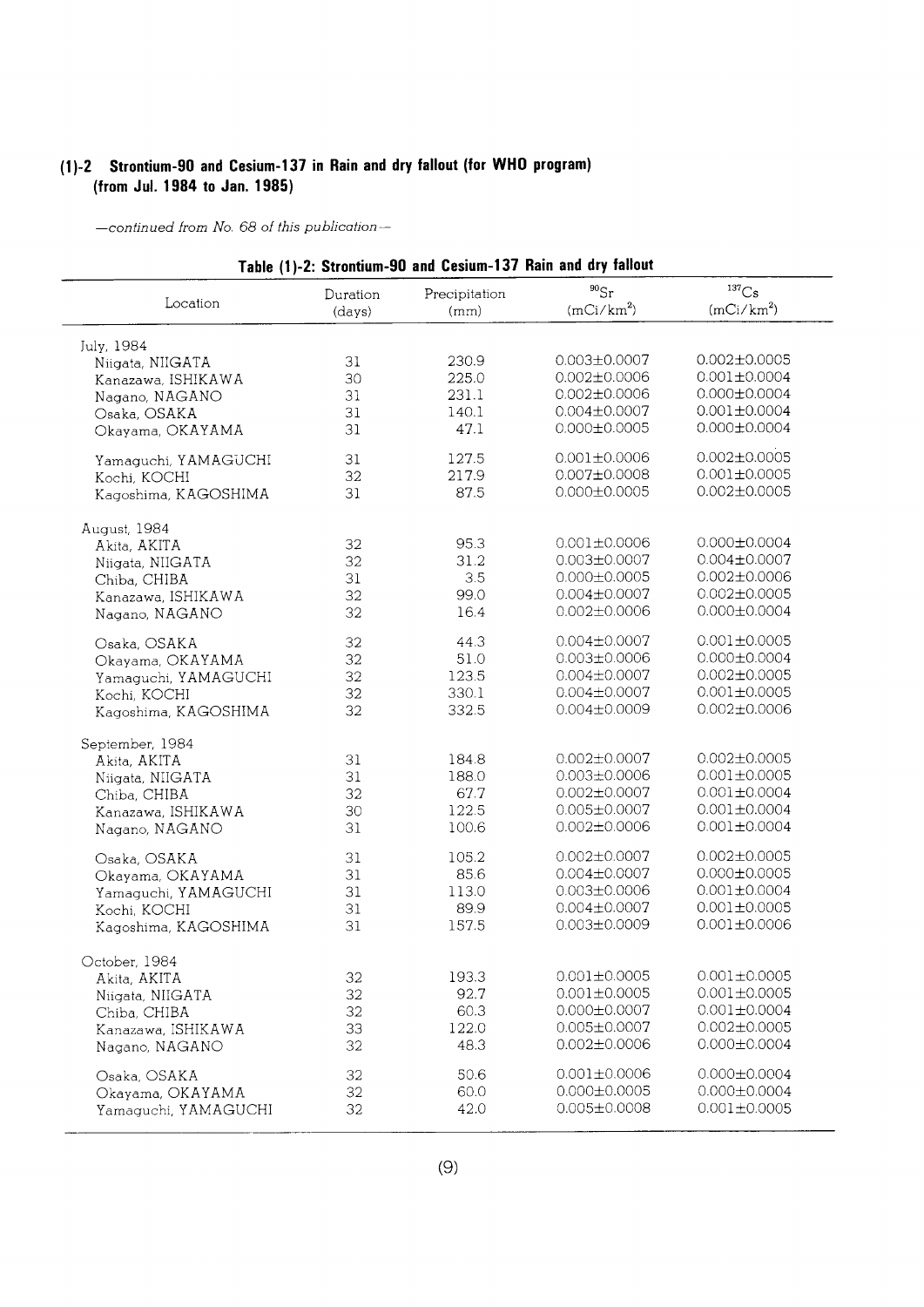| Location             | Duration<br>(days) | Precipitation<br>(mm) | $^{90}Sr$<br>$(mCi/km^2)$ | $^{137}Cs$<br>$(mCi/km^2)$ |
|----------------------|--------------------|-----------------------|---------------------------|----------------------------|
| Kochi, KOCHI         | 32                 | 130.9                 | $0.003 \pm 0.0006$        | $0.001 \pm 0.0004$         |
| Kagoshima, KAGOSHIMA | 32                 | 29.0                  | $0.002 \pm 0.0007$        | $0.002 \pm 0.0005$         |
| Novenber, 1984       |                    |                       |                           |                            |
| Akita, AKITA         | 31                 | 130.9                 | $0.002 \pm 0.0006$        | $0.003 \pm 0.0006$         |
| Niigata, NIIGATA     | 31                 | 92.3                  | $0.002 \pm 0.0006$        | $0.002 \pm 0.0005$         |
| Chiba, CHIBA         | 33                 | 65.2                  | $0.000 \pm 0.0006$        | $0.001 \pm 0.0004$         |
| Kanazawa, ISHIKAWA   | 31                 | 204.0                 | $0.002 \pm 0.0006$        | $0.002 \pm 0.0005$         |
| Nagano, NAGANO       | 31                 | 41.0                  | $0.002 \pm 0.0006$        | $0.000 \pm 0.0004$         |
| Osaka, OSAKA         | 31                 | 27.3                  | $0.001 \pm 0.0006$        | $0.000 \pm 0.0004$         |
| Okayama, OKAYAMA     | 31                 | 31.9                  | $0.000 \pm 0.0005$        | $0.000 \pm 0.0004$         |
| Yamaguchi, YAMAGUCHI | 30                 | 63.5                  | $0.001 \pm 0.0006$        | $0.000 \pm 0.0004$         |
| Kochi, KOCHI         | 31                 | 108.7                 | $0.004 \pm 0.0007$        | $0.001 \pm 0.0005$         |
| Kagoshima, KAGOSHIMA | 30                 | 27.0                  | $0.002 \pm 0.0007$        | $0.001 \pm 0.0005$         |
| December, 1984       |                    |                       |                           |                            |
| Akita, AKITA         | 35                 | 103.8                 | $0.002 \pm 0.0006$        | $0.002 \pm 0.0007$         |
| Niigata, NIIGATA     | 35                 | 239.3                 | $0.003 + 0.0007$          | $0.003 \pm 0.0005$         |
| Chiba. CHIBA         | 33                 | 68.6                  | $0.000 \pm 0.0006$        | $0.001 \pm 0.0005$         |
| Kanazawa, ISHIKAWA   | 29                 | 294.0                 | $0.003 \pm 0.0007$        | $0.005 \pm 0.0007$         |
| Nagano, NAGANO       | 35                 | 43.9                  | $0.002 \pm 0.0006$        | $0.001 \pm 0.0004$         |
| Osaka, OSAKA         | 35                 | 55.0                  | $0.003 \pm 0.0007$        | $0.003 \pm 0.0006$         |
| Okayama, OKAYAMA     | 36                 | 43.6                  | $0.001 \pm 0.0006$        | $0.002 \pm 0.0005$         |
| Yamaguchi, YAMAGUCHI | 32                 | 106.0                 | $0.002 \pm 0.0006$        | $0.003 \pm 0.0005$         |
| Kochi, KOCHI         | 36                 | 89.0                  | $0.003 \pm 0.0007$        | $0.001 \pm 0.0004$         |
| Kagoshima, KAGOSHIMA | 39                 | 58.0                  | $0.007 \pm 0.0008$        | $0.003 \pm 0.0005$         |
| January, 1985        |                    |                       |                           |                            |
| Chiba, CHIBA         | 29                 | 9.7                   | $0.001 \pm 0.0007$        | $0.003 \pm 0.0006$         |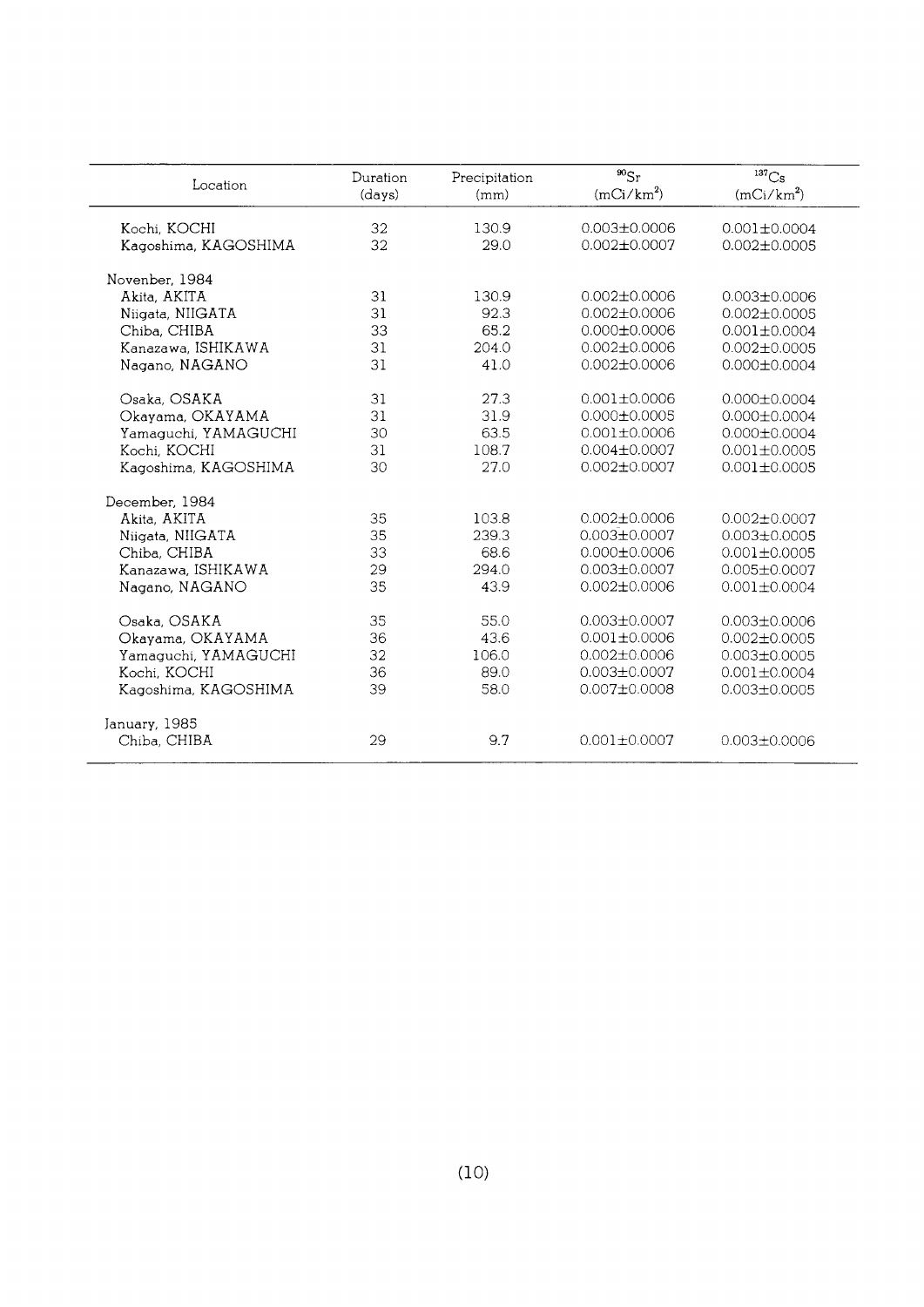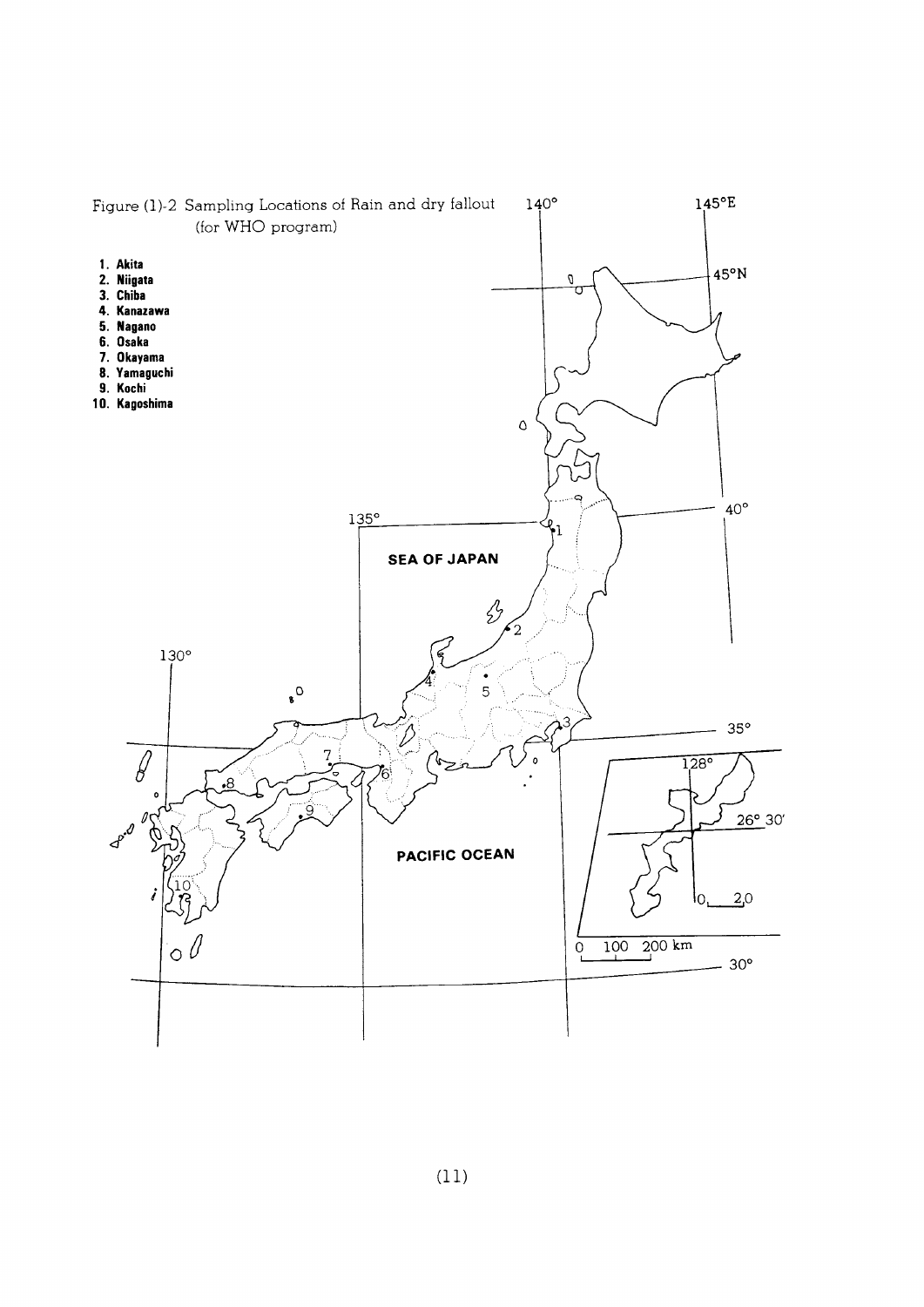#### (2) Strontium-90 and Cesium-137 in Airborne dust (from Apr. 1984 to Sep. 1984)

| Table (2): Strontium-90 and Cesium-137 in Airborne dust |                    |                              |                                         |                                            |
|---------------------------------------------------------|--------------------|------------------------------|-----------------------------------------|--------------------------------------------|
| Location                                                | Sampling<br>Period | Absorption<br>volume $(m^3)$ | $^{90}Sr$<br>$(10^{-3} \text{pCi/m}^3)$ | ${}^{137}Cs$<br>$(10^{-3} \text{pCi/m}^3)$ |
| April~June, 1984                                        |                    |                              |                                         |                                            |
| Mito, IBARAGI                                           | $4 - 6$            | 12,677                       | $0.02 \pm 0.02$                         | $0.01 \pm 0.01$                            |
| July~September, 1984                                    |                    |                              |                                         |                                            |
| Ookuma-machi, FUKUSHIMA                                 | $7 - 9$            | 10.642                       | $0.0 \pm 0.02$                          | $0.03 \pm 0.02$                            |
| Mito, IBARAGI                                           | $7 - 9$            | 12.246                       | $0.0 \pm 0.02$                          | $0.0 \pm 0.02$                             |
| Nigata, NIGAYA                                          | $7 - 9$            | 14,069                       | $0.03 \pm 0.02$                         | $0.01 \pm 0.01$                            |
| Fukui, FUKUI                                            | $7 - 9$            | 20,643                       | $0.0 \pm 0.01$                          | $0.0 \pm 0.01$                             |
| Hamaoka-machi, SHIZUOKA                                 | $7 - 9$            | 11.723                       | $0.0 \pm 0.02$                          | $0.0 \pm 0.01$                             |
| Nagoya, AICHI                                           | $7 - 9$            | 9,904                        | $0.0 \pm 0.03$                          | $0.01 \pm 0.01$                            |
| Kyoto, KYOTO                                            | $7 - 9$            | 12,030                       | $0.03 \pm 0.02$                         | $0.0 \pm 0.01$                             |
| Osaka, OSAKA                                            | $7 - 9$            | 8.289                        | $0.0 \pm 0.03$                          | $0.01 + 0.02$                              |
| Kobe, HYOGO                                             | $7 - 9$            | 10.140                       | $0.0 \pm 0.02$                          | $0.01 + 0.01$                              |
| Tottori, TOTTORI                                        | $7 - 9$            | 8,508                        | $0.05 \pm 0.03$                         | $0.0 \pm 0.02$                             |
| Hiroshima, HIROSHIMA                                    | $7 - 9$            | 10,538                       | $0.02 \pm 0.03$                         | $0.01 \pm 0.02$                            |
| Nagasaki, NAGASAKI                                      | $7 - 9$            | 13,670                       | $0.01 \pm 0.02$                         | $0.01 \pm 0.02$                            |
|                                                         |                    |                              |                                         |                                            |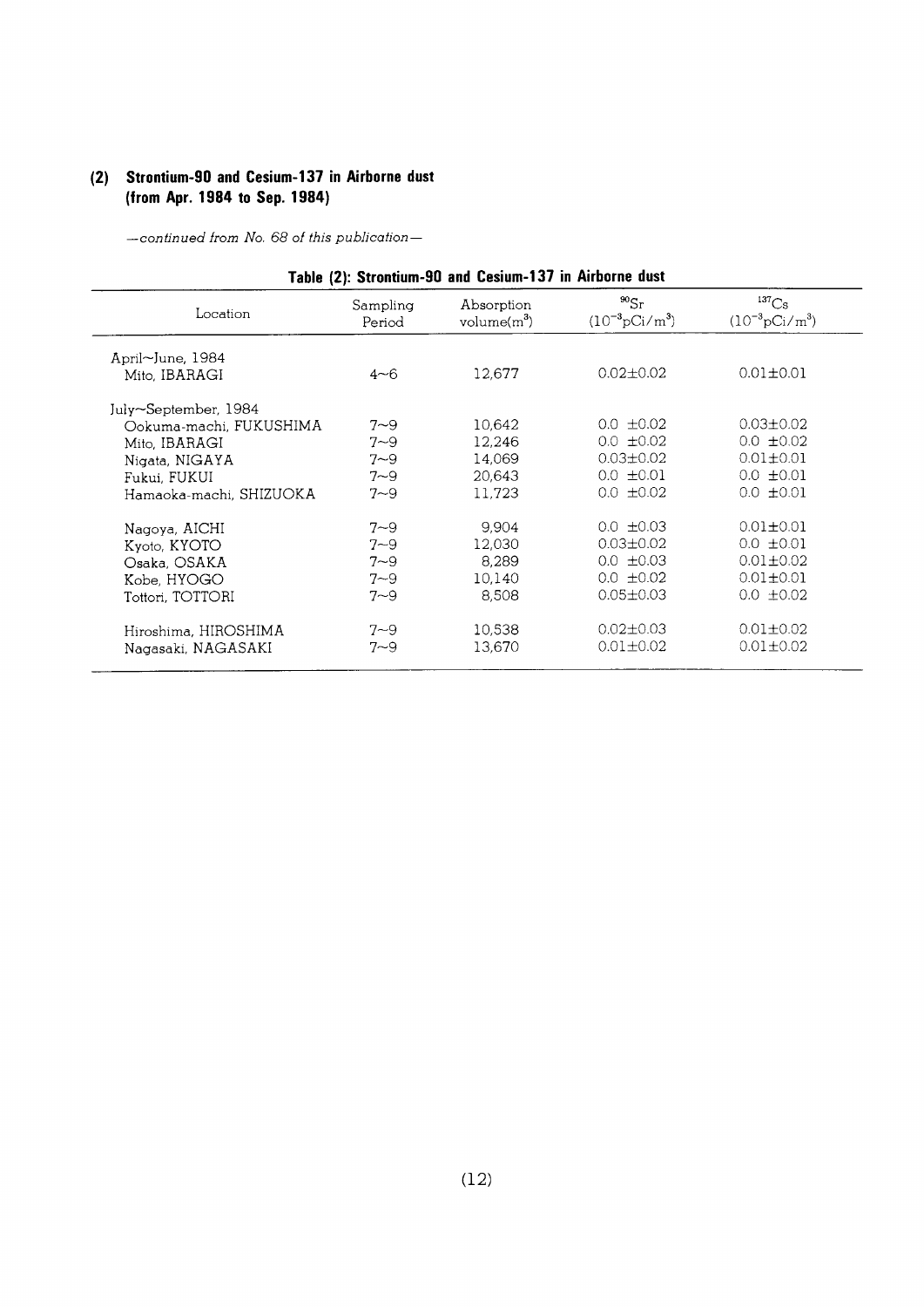

Figure (2) Sampling Locations of Airborne dust

 $(13)$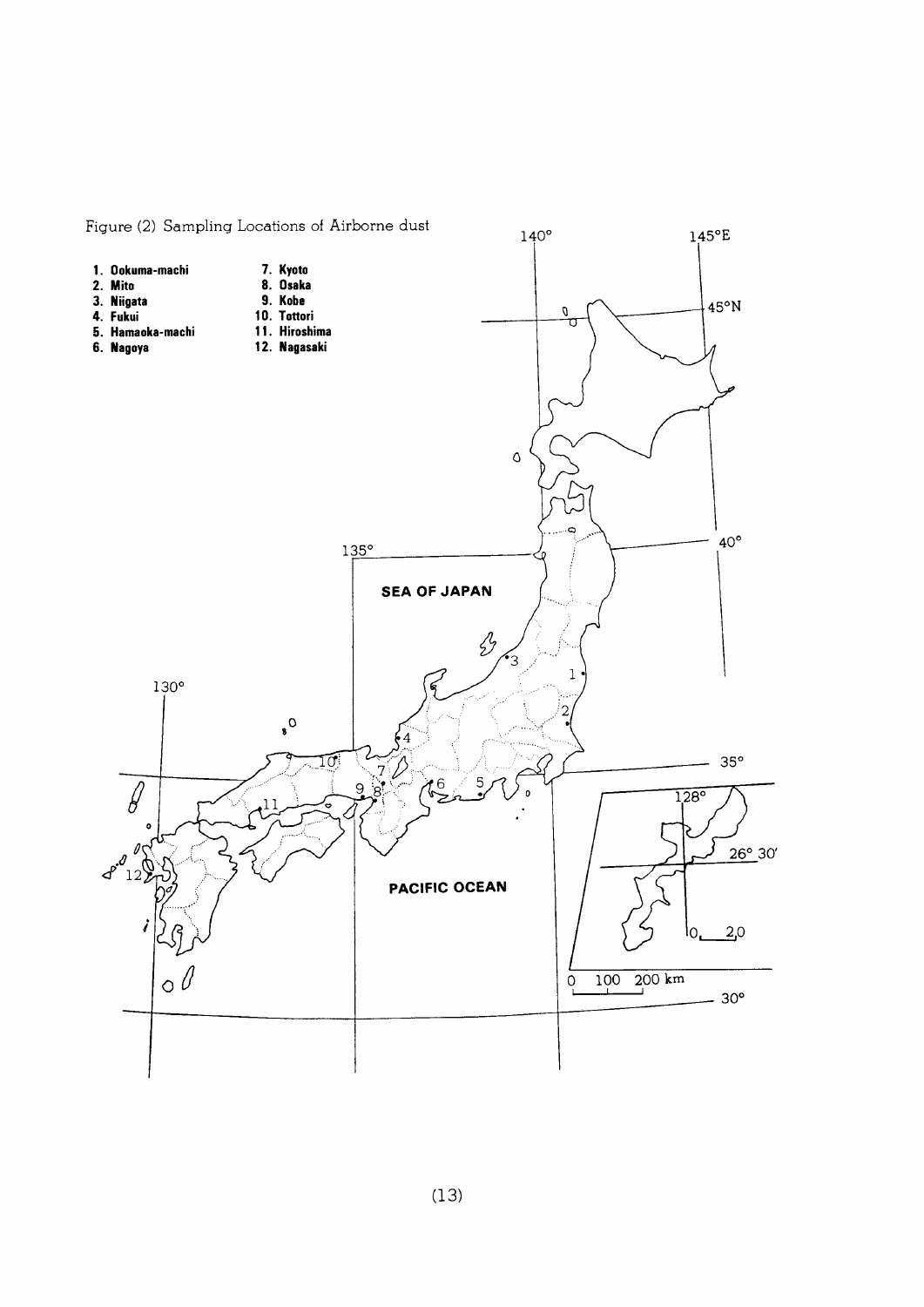#### (3) Strontium-90 and Cesium-137 in Service water (from Jun. 1984 to Dec. 1984)

|                        |     | Table (3): Strontium-90 and Cesium-137 in Service water |                              |  |
|------------------------|-----|---------------------------------------------------------|------------------------------|--|
| Location               | pH  | $^{90}Sr$<br>$(pCi/\ell)$                               | ${}^{137}Cs$<br>$(pCi/\ell)$ |  |
| (Source Water)         |     |                                                         |                              |  |
| August, 1984           |     |                                                         |                              |  |
| Kyoto, KYOTO           | 7.7 | $0.18 \pm 0.007$                                        | $0.01 \pm 0.003$             |  |
| December, 1984         |     |                                                         |                              |  |
| Tsukui-machi, KANAGAWA | 8.9 | $0.02 \pm 0.003$                                        | $0.001 \pm 0.002$            |  |
| Inuyama, AICHI         | 6.9 | $0.07 \pm 0.005$                                        | $0.01 \pm 0.002$             |  |
| Moriguchi, OSAKA       | 7.0 | $0.16 \pm 0.007$                                        | $0.01 \pm 0.002$             |  |
| (Tap Water)            |     |                                                         |                              |  |
| June, 1984             |     |                                                         |                              |  |
| Matsue, SHIMANE        | 7.3 | $0.22 \pm 0.007$                                        | $0.001 + 0.002$              |  |
| July, 1984             |     |                                                         |                              |  |
| Sendai, MIYAGI         | 7.8 | $0.06 \pm 0.005$                                        | $0.001 \pm 0.002$            |  |
| August, 1984           |     |                                                         |                              |  |
| Fukushima, HUKUSHIMA   | 72  | $0.15 \pm 0.007$                                        | $0.003 \pm 0.002$            |  |
| Kyoto, KYOTO           | 6.9 | $0.17 \pm 0.007$                                        | $0.01 \pm 0.002$             |  |
| October, 1984          |     |                                                         |                              |  |
| Sendai, MIYAGI         | 7.7 | $0.09 \pm 0.005$                                        | $0.004 \pm 0.002$            |  |
|                        |     |                                                         |                              |  |
| November, 1984         |     |                                                         |                              |  |
| Fukui, FUKUI           | 7.0 | $0.01 \pm 0.003$                                        | $0.001 \pm 0.002$            |  |
| December, 1984         |     |                                                         |                              |  |
| Yamagata, YAMAGATA     | 7.1 | $0.07 \pm 0.005$                                        | $0.01 \pm 0.002$             |  |
| Mito, IBARAGI          | 7.8 | $0.04 \pm 0.005$                                        | $0.004 \pm 0.002$            |  |
| Kanazawa, ISHIKAWA     | 7.0 | $0.13 \pm 0.006$                                        | $0.003 \pm 0.002$            |  |
| Nagano, NAGANO         | 7.1 | $0.04 \pm 0.004$                                        | $0.00 \pm 0.002$             |  |
| Nagoya, AICHI          | 5.7 | $0.12 \pm 0.006$                                        | $0.01 \pm 0.002$             |  |
| Osaka, OSAKA           | 6.8 | $0.14 \pm 0.007$                                        | $0.003 \pm 0.002$            |  |
| Kobe, HYOGO            | 7.2 | $0.15 \pm 0.007$                                        | $0.00 \pm 0.002$             |  |
| Tottori, TOTTORI       | 7.5 | $0.08 \pm 0.006$                                        | $0.00 \pm 0.002$             |  |
| Kochi, KOCHI           | 7.3 | $0.07 \pm 0.005$                                        | $0.001 \pm 0.002$            |  |
| Saga, SAGA             | 7.1 | $0.06 \pm 0.005$                                        | $0.004 \pm 0.002$            |  |
|                        |     |                                                         |                              |  |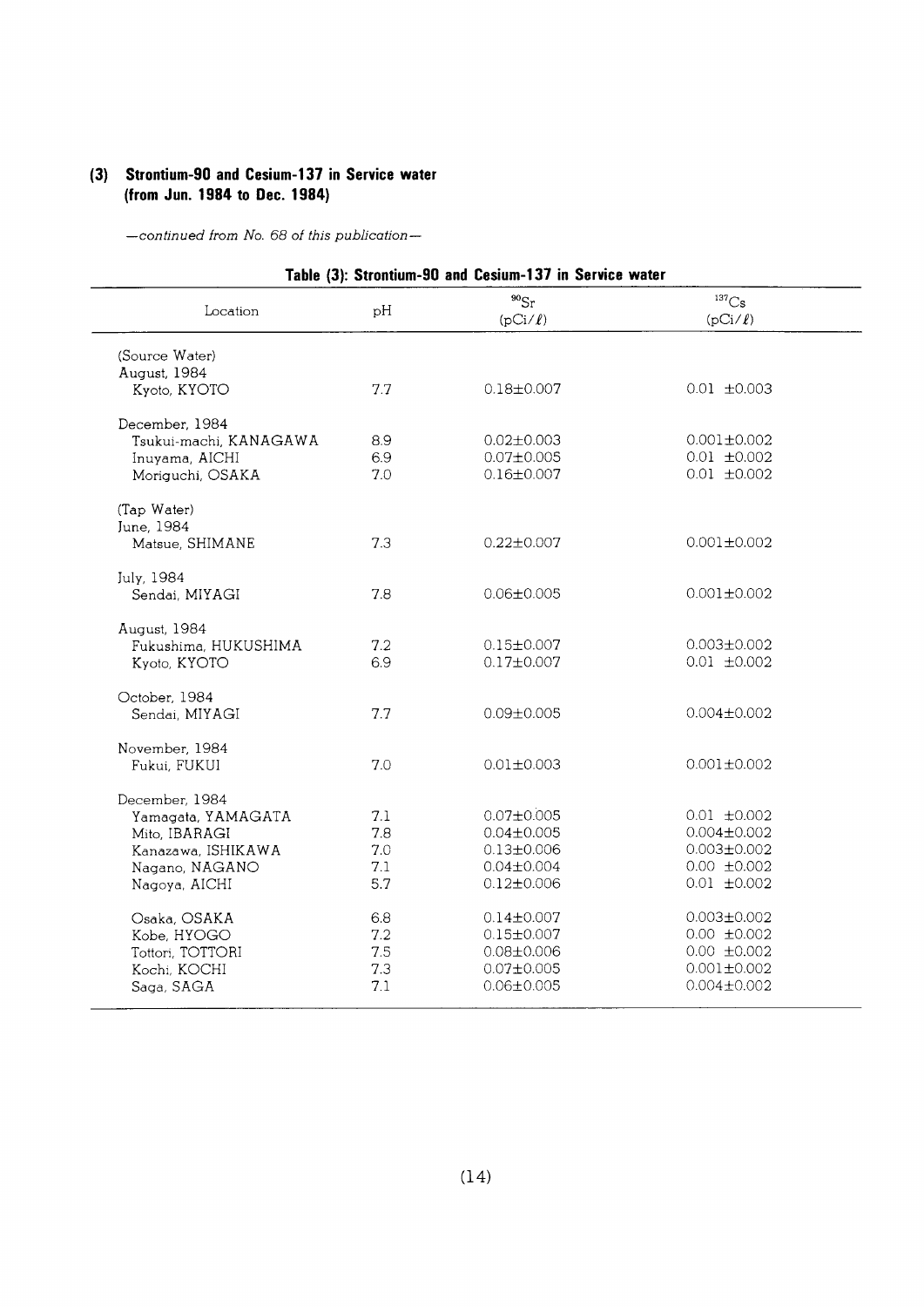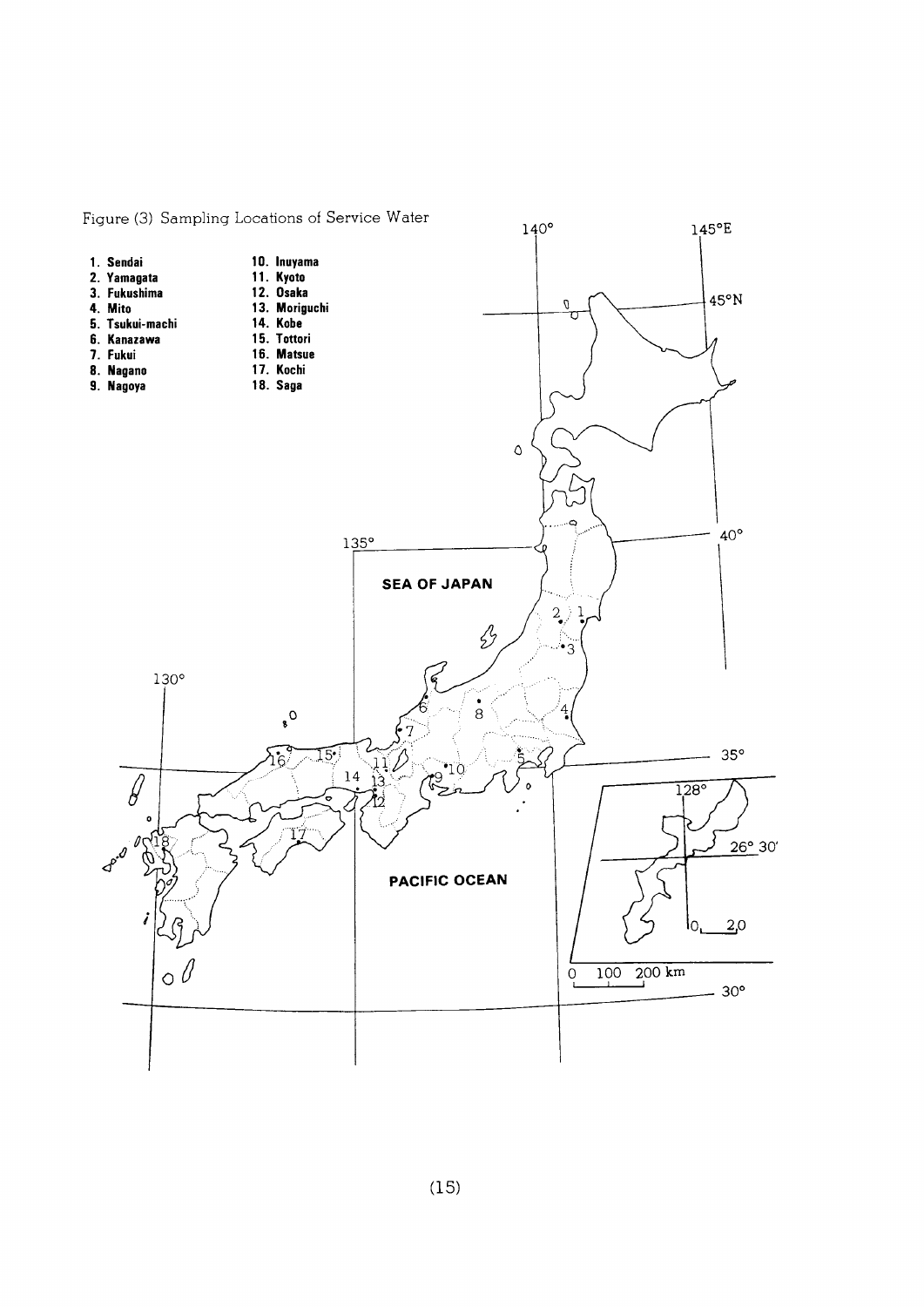#### (4) Strontium-90 and Cesium-137 in Freshwater (from Jul. 1984 to Dec. 1984)

| Table (4): Strontium-90 and Cesium-137 Freshwater |     |                           |                            |  |  |
|---------------------------------------------------|-----|---------------------------|----------------------------|--|--|
| Location                                          | рH  | $^{90}Sr$<br>$(pCi/\ell)$ | $^{137}Cs$<br>$(pCi/\ell)$ |  |  |
| (Freshwater)                                      |     |                           |                            |  |  |
| July, 1984                                        |     |                           |                            |  |  |
| Ishikari-machi, HOKKAIDOA                         | 7.3 | $0.14 \pm 0.008$          | $0.02 \pm 0.003$           |  |  |
| Akita, AKITA                                      | 7.2 | $0.10 \pm 0.006$          | $0.02 \pm 0.003$           |  |  |
| September, 1984                                   |     |                           |                            |  |  |
| Fukushima, FUKUSHIMA                              | 6.6 | $0.04 \pm 0.004$          | $0.003 \pm 0.002$          |  |  |
| Mikata-machi, FUKUI                               | 7.4 | $0.15 \pm 0.009$          | $0.04 \pm 0.004$           |  |  |
| November, 1984                                    |     |                           |                            |  |  |
| Niigata, NIIGATA                                  | 7.2 | $0.19 \pm 0.008$          | $0.02 \pm 0.003$           |  |  |
| Shobara, HIROSHIMA                                | 6.9 | $0.07 + 0.005$            | $0.002 \pm 0.002$          |  |  |
| December, 1984                                    |     |                           |                            |  |  |
| Suwa-lake, NAGANO                                 | 8.6 | $0.05 \pm 0.005$          | $0.01 \pm 0.002$           |  |  |
| Uii, KYOTO                                        | 6.4 | $0.001 \pm 0.002$         | $0.004 \pm 0.002$          |  |  |
|                                                   |     |                           |                            |  |  |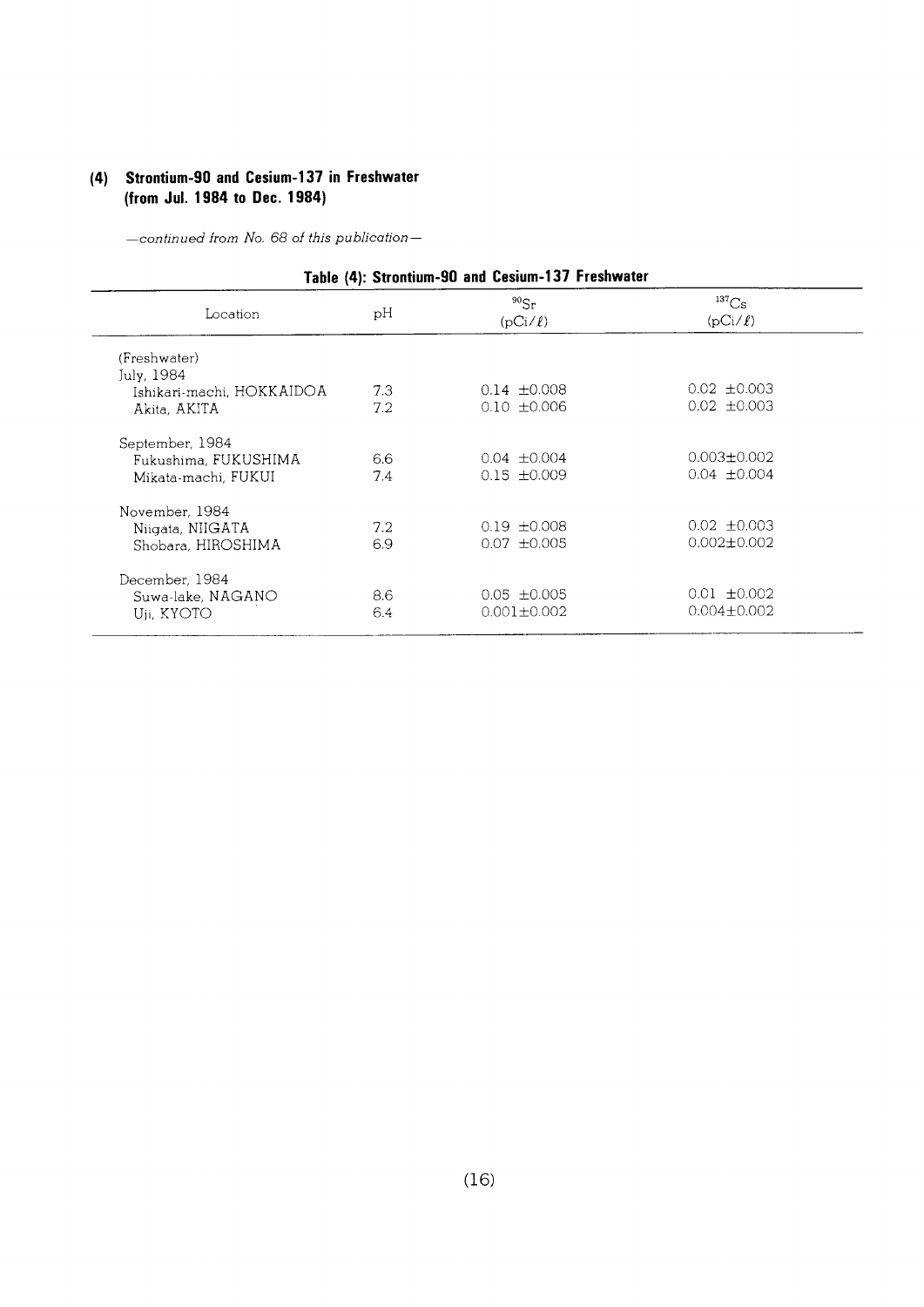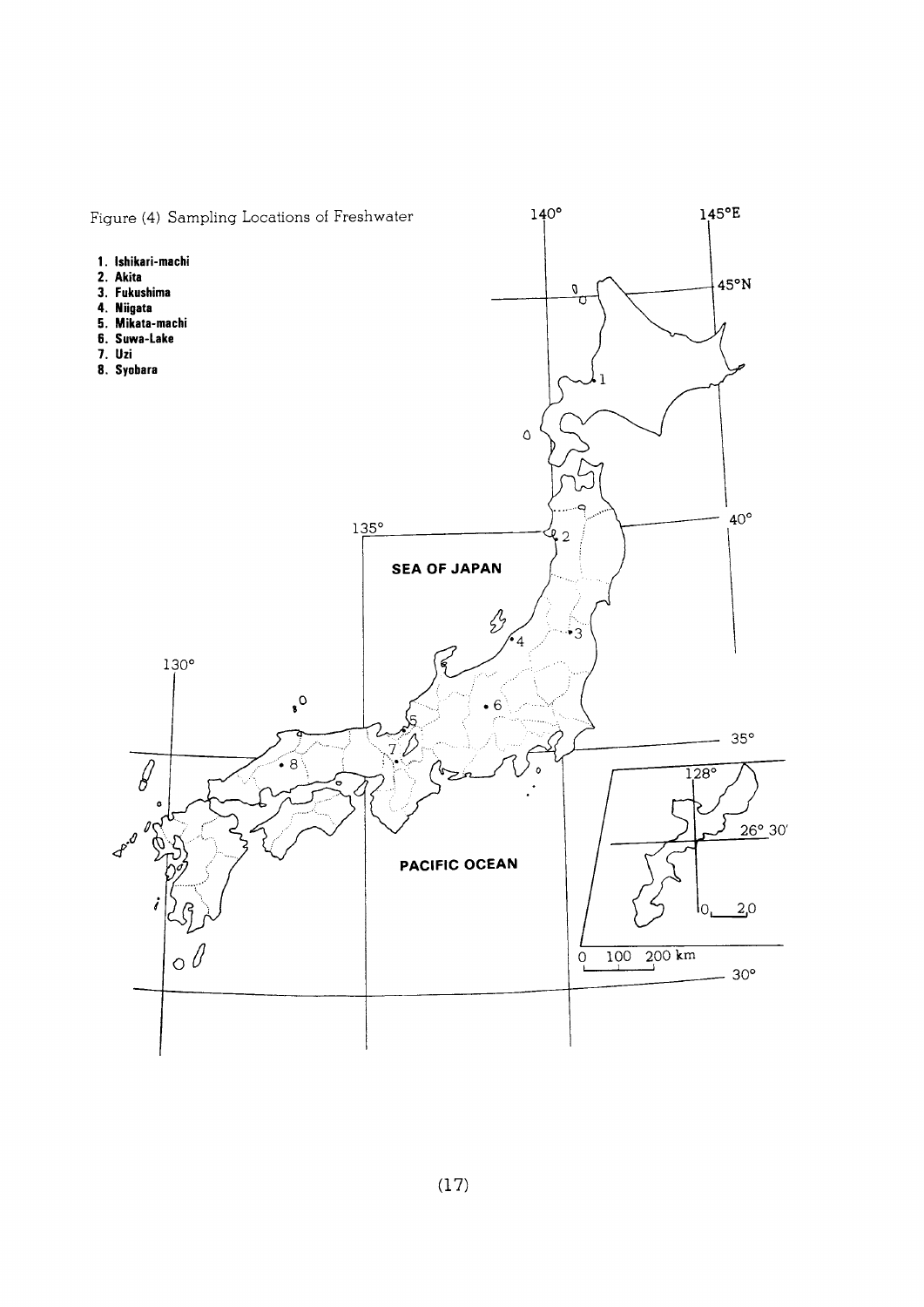#### (5) Strontium-90 and Cesium-137 in Soil (from Jun. 1984 to Dec. 1984)

| Table (5): Strontium-90 and Cesium-137 in Soil |                       |               |                |               |                     |  |
|------------------------------------------------|-----------------------|---------------|----------------|---------------|---------------------|--|
|                                                | Sampling              |               | $^{90}Sr$      |               | $^{137}\mathrm{Cs}$ |  |
| Location                                       | Depth(cm)<br>(pCi/kg) | $(mCi/km^2)$  | (pCi/kg)       | $(mCi/km^2)$  |                     |  |
| June, 1984                                     | $0 - 5$               | $26 \pm 3.6$  | $2.0 \pm 0.28$ | $83 \pm 5.4$  | $6.5 \pm 0.42$      |  |
| Tsuyama, OKAYAMA                               | $5 - 20$              | 36± 4.0       | $4.4 \pm 0.49$ | 96± 5.7       | $12 \pm 0.7$        |  |
| July, 1984                                     | $0 - 5$               | $59\pm 5.3$   | $2.1 \pm 0.19$ | $35 \pm 4.4$  | $1.2 \pm 0.15$      |  |
| Aomori, AOMORI                                 | $5 - 20$              | $9 + 2.9$     | $1 \pm 0.31$   | 0±3           | $0 \pm 0.33$        |  |
| Katsushika, TOKYO                              | $0 - 5$               | $27 \pm 3.7$  | $1.5 \pm 0.21$ | $62 \pm 4.6$  | $3.4 \pm 0.25$      |  |
|                                                | $5 - 20$              | $12 \pm 3.1$  | $2.4 \pm 0.61$ | $29 \pm 3.4$  | $5.6 \pm 0.66$      |  |
| Kashiwazaki, NIIGATA                           | $0 - 5$               | $130 \pm 7$   | $10 \pm 0.5$   | $260 \pm 9$   | $20 \pm 0.7$        |  |
|                                                | $5 - 20$              | $200 \pm 8$   | $31 \pm 1.2$   | 780±15        | $120 \pm 2$         |  |
| Kanazawa, ISHIKAWA                             | $0 - 5$               | 240±9         | $8.1 \pm 0.29$ | 660±13        | 22 $\pm 0.4$        |  |
|                                                | $5 - 20$              | $190 \pm 8$   | $29$ $\pm 1.2$ | 360±10        | 54 $\pm 1.5$        |  |
| Kumatori-machi, OSAKA                          | $0 - 5$               | $98 \pm 6.4$  | $5.6 \pm 0.36$ | $71 \pm 5$    | 4 $\pm 0.28$        |  |
|                                                | $5 - 20$              | $46 \pm 4.6$  | $7.7 \pm 0.78$ | $31 \pm 3.6$  | $5.3 \pm 0.61$      |  |
| Kobe, HYOGO                                    | $0 - 5$               | 46± 5.2       | $2.9 \pm 0.33$ | $94 \pm 5.9$  | $5.9 + 0.37$        |  |
| $\boldsymbol{u}$                               | $5 - 20$              | $45 \pm 5.4$  | $10 \pm 1.2$   | $63 \pm 5.1$  | $14 \pm 1.1$        |  |
| Kokufu-machi, TOTTORI                          | $0 - 5$               | $4\pm 2.8$    | $0.2 \pm 0.15$ | $29 \pm 3.5$  | $1.5 \pm 0.18$      |  |
|                                                | $5 - 20$              | 10± 3.2       | $1.1 \pm 0.35$ | $14 \pm 2.8$  | $1.5 \pm 0.31$      |  |
| Oota, SHIMANE                                  | $0 - 5$               | $2100 \pm 30$ | $19 \pm 0.2$   | 5200±40       | 47 $\pm 0.3$        |  |
|                                                | $5 - 20$              | 630±14        | 37 $\pm 0.8$   | $1600 \pm 20$ | 92 ±1.2             |  |
| Hiroshima, HIROSHIMA                           | $0 - 5$               | $6 \pm 2.7$   | $0.6 \pm 0.29$ | $4 \pm 2.2$   | $0.4 \pm 0.23$      |  |
|                                                | $5 - 20$              | $27 \pm 3.6$  | $5.8 \pm 0.76$ | 68± 4.7       | $14$ $\pm 1.0$      |  |
| Kochi, KOCHI                                   | $0 - 5$               | 270±9         | $14 \pm 0.5$   | 830±16        | 42 ±0.8             |  |
|                                                | $5 - 20$              | 180± 8        | $26$ $\pm 1.1$ | 230±9         | 33 $\pm 1.2$        |  |
| Fukuoka, FUKUOKA                               | $0 - 5$               | $260 \pm 9$   | $10 \pm 0.4$   | $820 \pm 15$  | 33 $\pm 0.6$        |  |
|                                                | $5 - 20$              | 170±7         | 32 $\pm 1.4$   | 58± 4.9       | $11 \pm 1.0$        |  |
| Obama-machi, NAGASAKI                          | $0 - 5$               | 240±9         | $3.3 \pm 0.12$ | 4400±40       | $60 \pm 0.5$        |  |
|                                                | $5 - 20$              | 170±7         | 15 $\pm 0.7$   | 740±15        | 66 ±1.3             |  |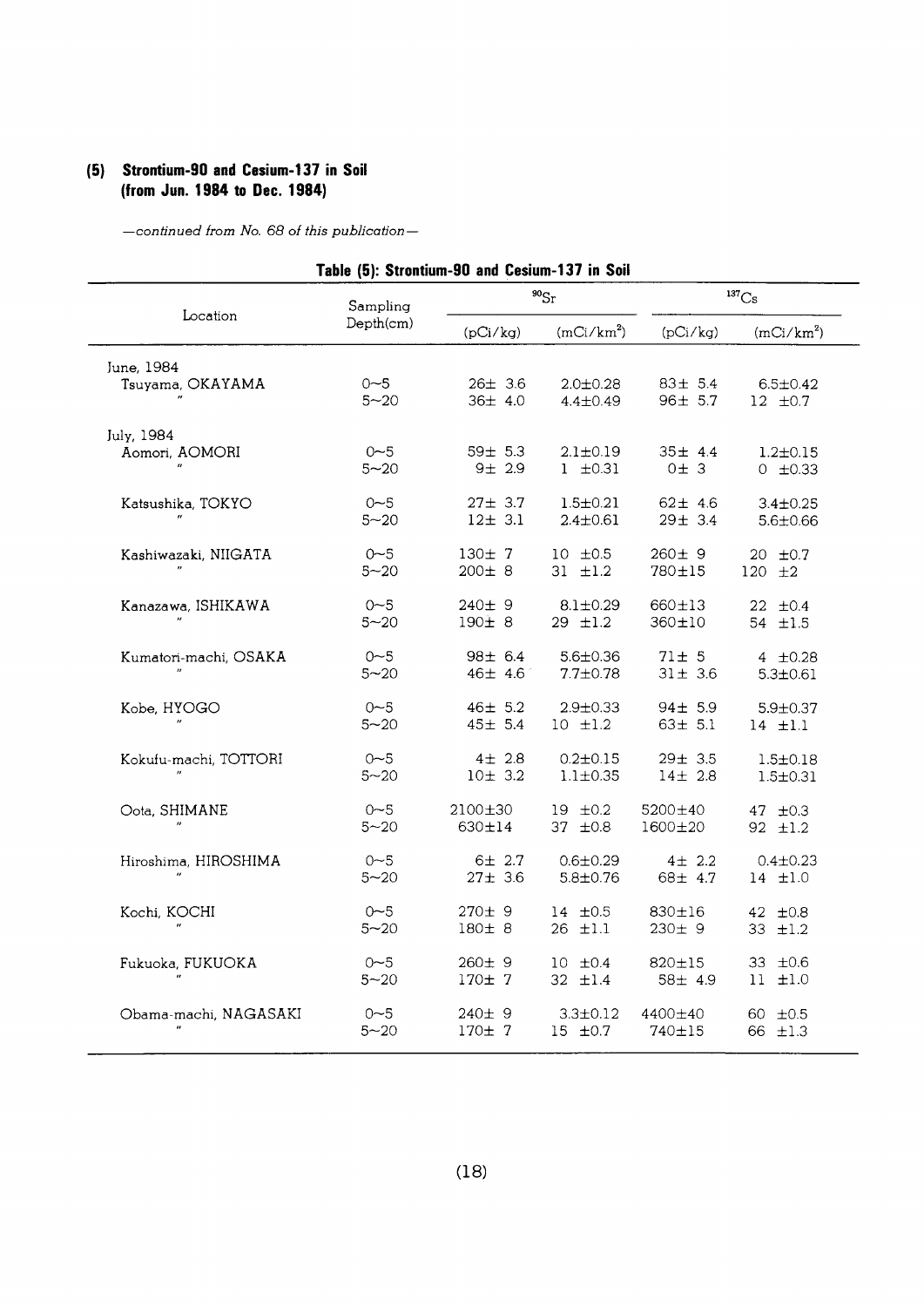|                      | Sampling  |              | $^{90}Sr$      | $^{137}Cs$   |                |
|----------------------|-----------|--------------|----------------|--------------|----------------|
| Location             | Depth(cm) | (pCi/kg)     | $(mCi/km^2)$   | (pCi/kg)     | $(mCi/km^2)$   |
| August, 1984         | $0 - 5$   | 310±9        | $13 \pm 0.4$   | 810±16       | 33 ±0.6        |
| Sapporo, HOKKAIDO    | $5 - 20$  | 170±7        | $31 + 1.3$     | 180±8        | 33 $\pm 1.4$   |
| Iwaide-machi, MIYAGI | $0 - 5$   | 88± 5.8      | $3.4 \pm 0.22$ | 130±7        | $4.8 \pm 0.25$ |
|                      | $5 - 20$  | 49± 4.7      | $6 \pm 0.58$   | $47 \pm 4.2$ | $5.8 \pm 0.52$ |
| Yokohama, KANAGAWA   | $0 - 5$   | $180+9$      | $8 \pm 0.4$    | 410±12       | $18 + 0.5$     |
|                      | $5 - 20$  | 280±10       | 47 $\pm 1.8$   | 650±14       | $110 \pm 2$    |
| Fukui, FUKUI         | $0 - 5$   | 46± 4.5      | $2.1 \pm 0.21$ | 110±6        | $5.1 \pm 0.3$  |
|                      | $5 - 20$  | $26 \pm 3.9$ | $4.2 \pm 0.64$ | 30± 4.2      | $4.8 \pm 0.68$ |
| Wakayama, WAKAYAMA   | $0 - 5$   | $51 \pm 4.3$ | $1.7 \pm 0.14$ | $200 \pm 8$  | $6.8 \pm 0.27$ |
|                      | $5 - 20$  | 74± 5.1      | $7.9 \pm 0.54$ | 210±8        | $22 \pm 0.9$   |
| Hagi, YAMAGUCHI      | $0 - 5$   | 190±8        | $11 + 0.4$     | $220 \pm 8$  | $12 + 0.5$     |
|                      | $5 - 20$  | 100±6        | $27$ $\pm 1.6$ | $69 \pm 5$   | $18$ $\pm 1.3$ |
| Matsuyama, EHIME     | $0 - 5$   | $26 \pm 3.6$ | $1.3 \pm 0.18$ | $650 \pm 14$ | 33 $\pm 0.7$   |
|                      | $5 - 20$  | $5 + 2.7$    | $0.7 \pm 0.39$ | 39±4         | $5.7 \pm 0.58$ |
| Saga, SAGA           | $0 - 5$   | 13± 3.1      | $0.7 \pm 0.17$ | $34 \pm 3.7$ | $1.9 + 0.21$   |
|                      | $5 - 20$  | $13 \pm 3.2$ | $2.2 \pm 0.56$ | $27 \pm 3.4$ | $4.7 \pm 0.61$ |
| Naha, OKINAWA        | $0 - 5$   | $72 \pm 5.2$ | $3.9 \pm 0.28$ | 240±9        | $13 + 0.5$     |
|                      | $5 - 20$  | $73 \pm 5.1$ | $14$ $\pm 1.0$ | 120±6        | $20 + 1.2$     |
| December, 1984       | $0 - 5$   | $320 \pm 10$ | $4.6 \pm 0.14$ | $2100+20$    | $30 + 0.3$     |
| Fukushima, FUKUSHIMA | $5 - 20$  | 130±6        | $4.6 \pm 0.22$ | 660±13       | $23 + 0.5$     |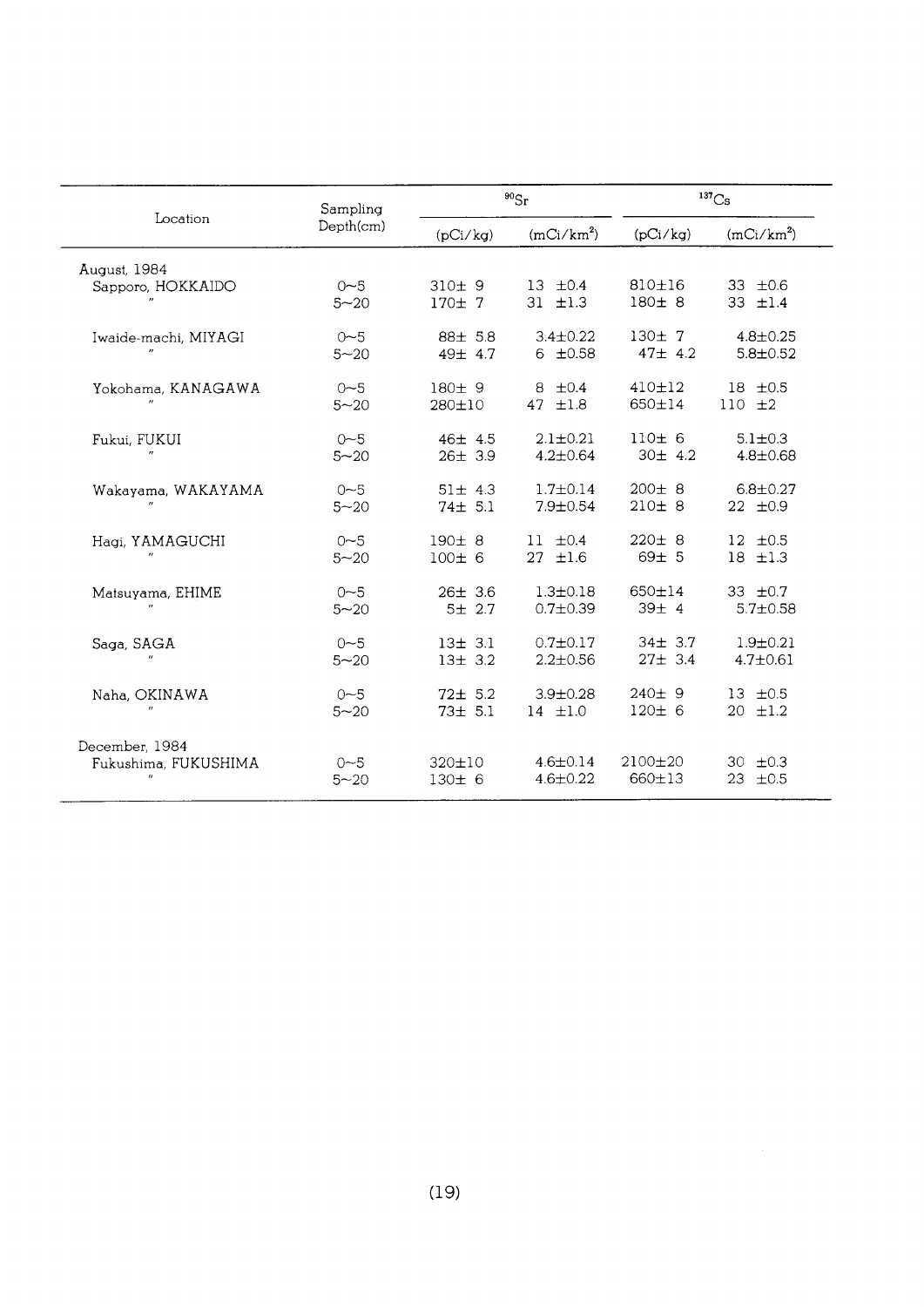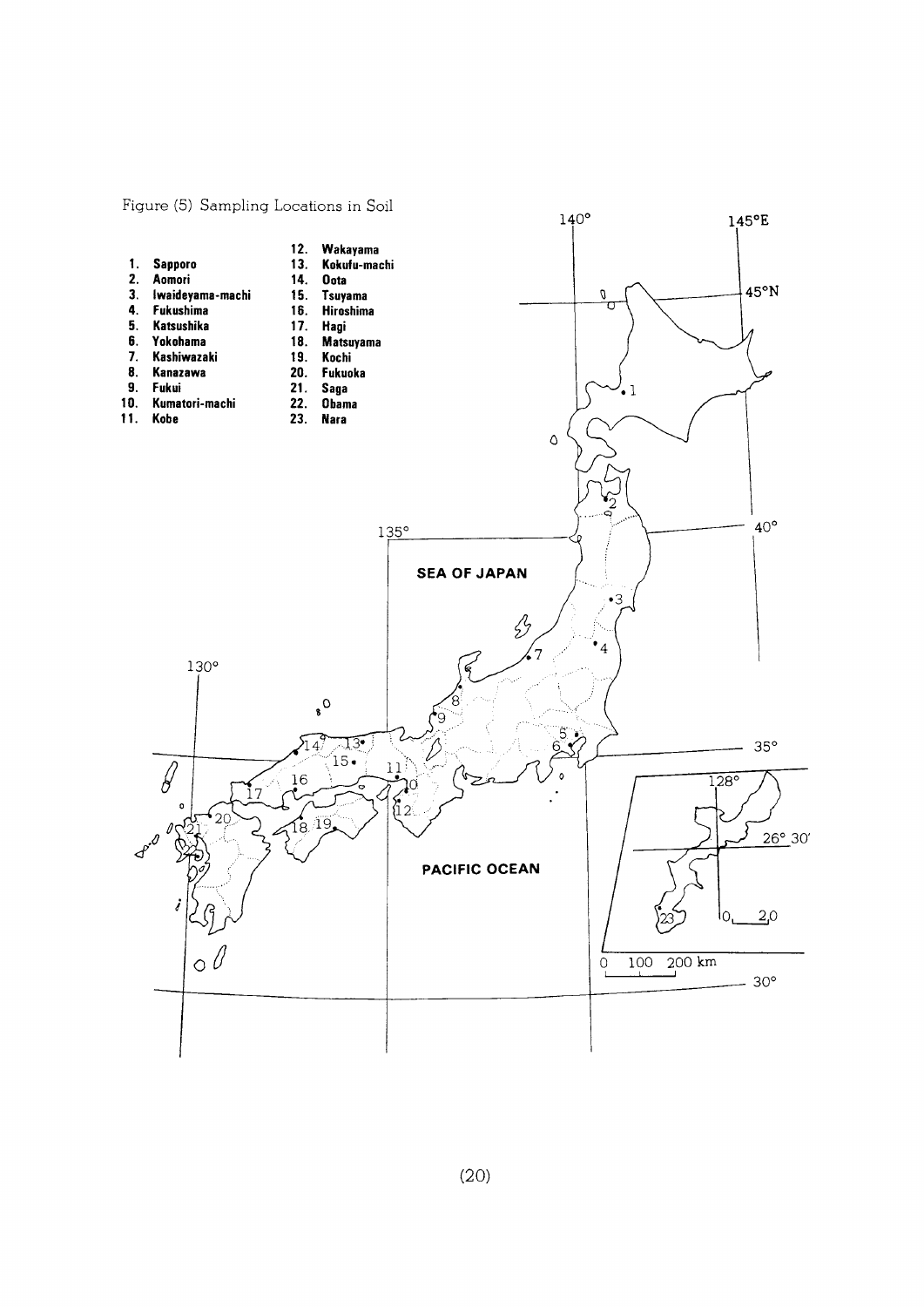## (6) Strontium-90 and Cesium-137 in Sea water (from Jul. 1984 to Sep. 1984)

| Table (6): Strontium-90 and Cesium-137 in Sea water |                                    |              |                           |                              |  |
|-----------------------------------------------------|------------------------------------|--------------|---------------------------|------------------------------|--|
| Location                                            | Sample volume<br>analyzed $(\ell)$ | Cl<br>(0/00) | $^{90}Sr$<br>$(pCi/\ell)$ | ${}^{137}Cs$<br>$(pCi/\ell)$ |  |
| July, 1984                                          |                                    |              |                           |                              |  |
| Odawa-bay, KANAGAWA                                 | 40                                 | 16.1         | $0.08 \pm 0.010$          | $0.1 \pm 0.011$              |  |
| Off-Niigata-port, NIIGATA                           | 41.7                               | 18.57        | $0.11 \pm 0.012$          | $0.1 \pm 0.011$              |  |
| Ise-bay, AICHI                                      | 40                                 | 10.6         | $0.1 \pm 0.010$           | $0.08 + 0.011$               |  |
| Moii-port, FUKUOKA                                  | 40                                 | 18.28        | $0.1 \pm 0.011$           | $0.12 \pm 0.011$             |  |
| Off-Kaseda, KAGOSHIMA                               | 40                                 | 14.12        | $0.08 \pm 0.010$          | $0.09 \pm 0.010$             |  |
| Aogust, 1984                                        |                                    |              |                           |                              |  |
| Off-Tomari, HOKKAIDO                                | 40                                 | 18.25        | $0.09 \pm 0.011$          | $0.14 \pm 0.012$             |  |
| Mutsu-bay, AOMORI                                   | 40                                 | 18.03        | $0.07 \pm 0.010$          | $0.11 \pm 0.011$             |  |
| Off-Matsukawaura, FUKUSHIMA                         | 43.2                               | 17.78        | $0.09 \pm 0.011$          | $0.12 \pm 0.012$             |  |
| Yamaguchi-bay, YAMAGUCHI                            | 40                                 | 20.1         | $0.09 \pm 0.010$          | $0.14 \pm 0.012$             |  |
| Kinnakagusuku-bay, OKINAWA                          | 40                                 | 13.6         | $0.08 \pm 0.009$          | $0.09 \pm 0.010$             |  |
| September, 1984                                     |                                    |              |                           |                              |  |
| Off-Osaka-port, OSAKA                               | 40                                 | 11.63        | $0.11 \pm 0.011$          | $0.08 \pm 0.01$              |  |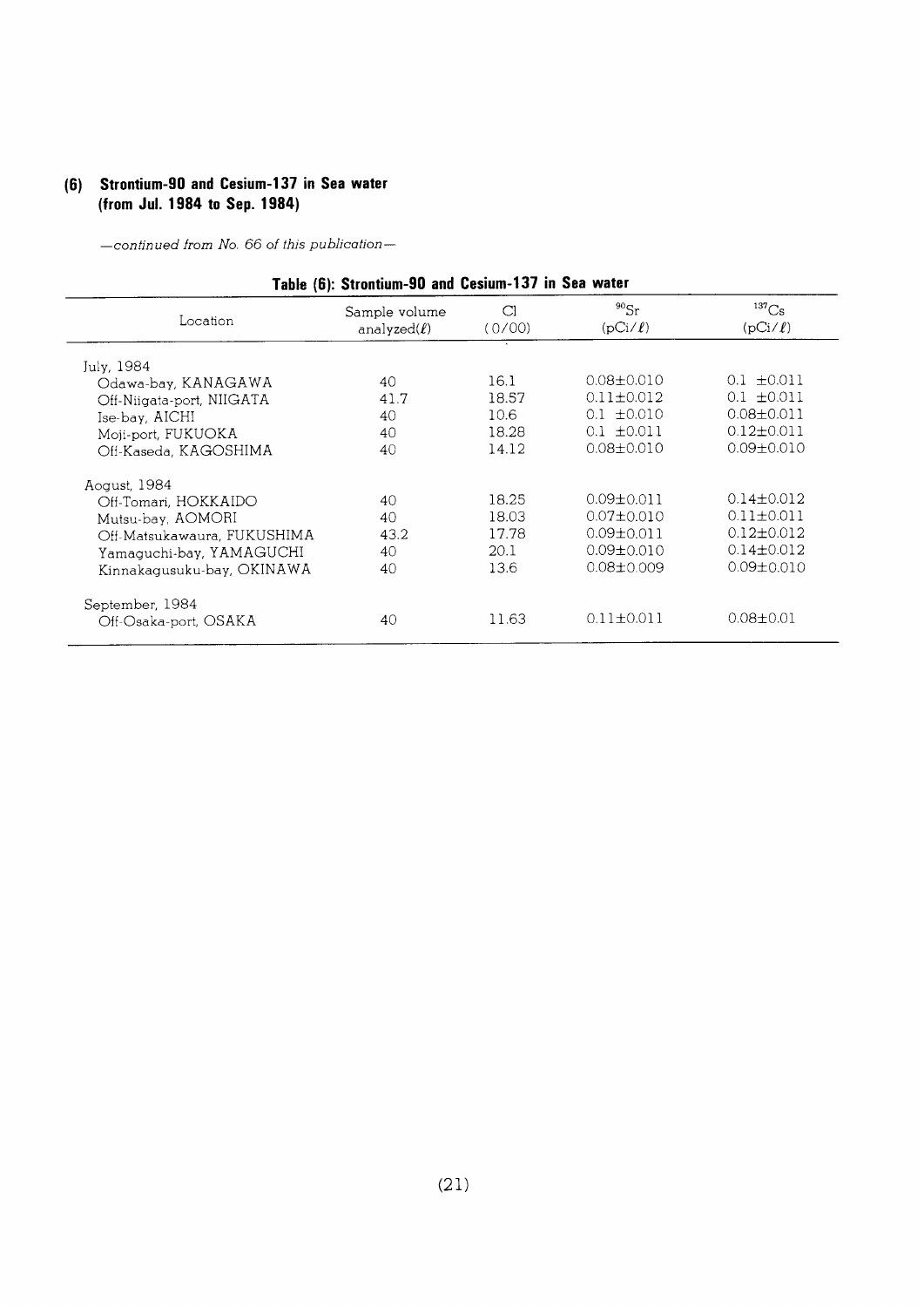

#### Figure (6) Sampling Locations of Seawater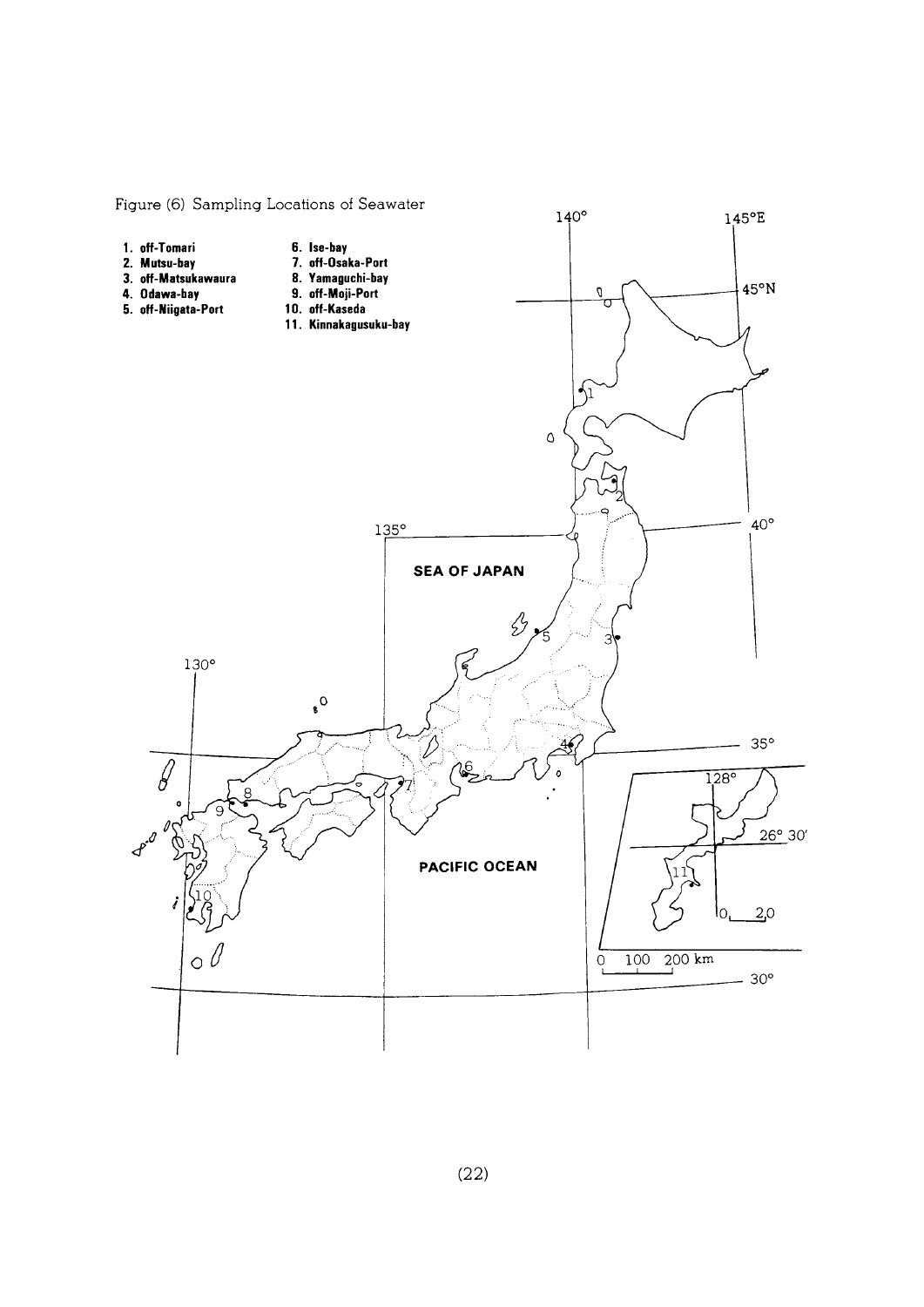#### (7) Strontium-90 and Cesium-137 in Sea sediments (from May. 1984 to Sep. 1984)

 $-$ continued from No. 66 of this publication $-$ 

|                             |                | Table <i>(1)</i> . Ottomaant-oo aha Gestam-To7 in oea scannents |                                 |
|-----------------------------|----------------|-----------------------------------------------------------------|---------------------------------|
| Location                    | depth<br>(m)   | $^{90}Sr$<br>(pCi/kg)                                           | $^{137}\mathrm{Cs}$<br>(pCi/kg) |
| May, 1984                   |                |                                                                 |                                 |
| Mutsu-bay, AOMORI           | 10             | 0 <sub>12.7</sub>                                               | 9±3.5                           |
| July, 1984                  |                |                                                                 |                                 |
| Off-Tokai, IBARAGI          | $\overline{7}$ | $0+2.3$                                                         | $12+3.4$                        |
| Odawa-bay, KANAGAWA         | 7              | 0 <sub>12.4</sub>                                               | 82±5.6                          |
| Off-Niigata-port, NIIGATA   | 52             | $9 + 2.9$                                                       | $250 + 9$                       |
| Ise-bay, AICHI              | 18             | $1 + 2.5$                                                       | 72±5.1                          |
| Moji-port, FUKUOKA          | 10             | 3 <sub>12.7</sub>                                               | 78±5.5                          |
| Off-Kaseda, KAGOSHIMA       | 14.5           | $4 + 2.8$                                                       | 10±3.4                          |
| August, 1984                |                |                                                                 |                                 |
| Off-Tomari, HOKKAIDO        | 7              | $1 \pm 2.4$                                                     | 25±4.0                          |
| Matsu-bay, AOMORI           | 13             | 14 <sub>±</sub> 3.2                                             | $200 \pm 8$                     |
| Off-Matsukawaura, FUKUSHIMA | 5              | 0 <sub>12.4</sub>                                               | 12±3.3                          |
| Yamaguchi-bay, YAMAGUCHI    | 10             | 0 <sub>12.7</sub>                                               | $120 \pm 6$                     |
| Kinnakagusuku-bay, OKINAWA  | 14.4           | 6±3.1                                                           | $18 + 3.7$                      |
| September, 1984             |                |                                                                 |                                 |
| Osaka-port, OSAKA           | 11.5           | 5±3.3                                                           | $150 \pm 7$                     |
|                             |                |                                                                 |                                 |

#### Table (7): Strontium-90 and Cesium-137 in Sea sediments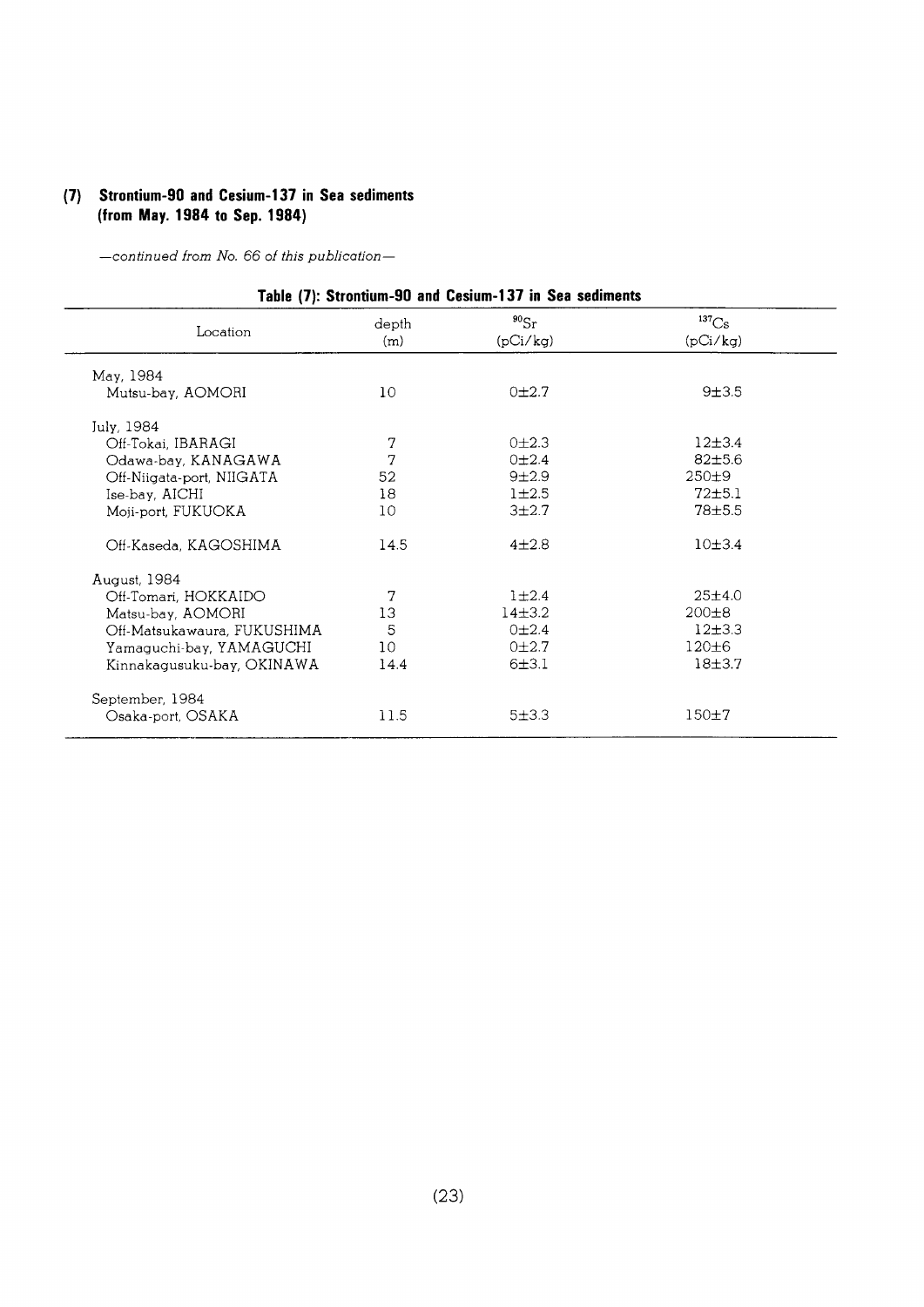